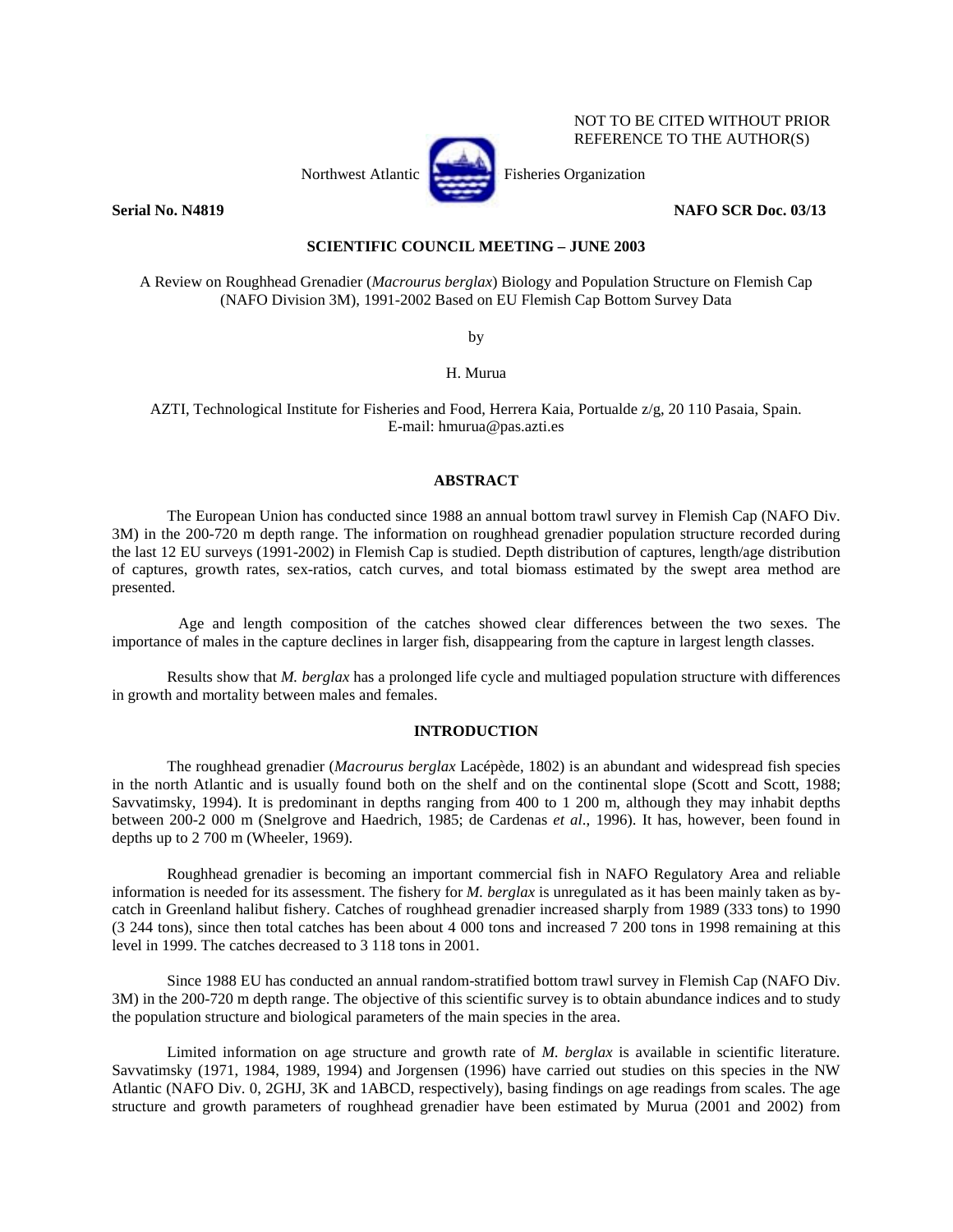otolith readings of specimens captured in NAFO Div. 3LM. Validation of age estimates derived from otolith reading has been presented by Rodríguez-Marín *et al.* (2002). Eliassen (1983) also performed age estimation by otolith reading from roughhead caught in the continental slope of Norway.

This paper presents some biological data and population structure of roughhead grenadier in Flemish Cap during the period 1991-2002. The results are presented taking into account that the survey only covers the shallowest distribution area of *M. berglax*.

## **MATERIAL AND METHODS**

Data on *M. berglax* for the 1991-2002 period were collected on the annual random-stratified bottom trawl surveys carried out by the European Union on the area (Vázquez, 2002). Data on age structure and sex-ratio are only available for the 1994-2002 period. Otolith sampling began in 1994, and since then a total of 4 273 otoliths have been read. Annual length-age keys have been applied for each year. For years when otoliths were not sampled the mean 96-97 age-length key (the most consistent readings) were applied.

Otoliths were broken through the nucleus and read by transmitted light (Casas, 1994). Many difficulties in reading Macrouridae age from otoliths and scales have been reported previously (Savvatimsky, 1984). Age reading in larger fish (more than 9 years old) is even more complicated, because many rings are present and they lie close to each other. Nevertheless, intercalibration of readings between three readers has been done and 80% of agreement has been reached. Differences were  $\pm 1$  year in otoliths between 2-10 years and 1, 2 years in older than 10 years (Rodríguez-Marín *et al.*, 2002).

Individuals were measured from tip of snout to base of first anal-fin ray, in 0.5 cm intervals, as adopted by NAFO in June 1980 (Atkinson, 1991) as a standard measurement for roundnose and roughhead grenadiers. Length is presented as pre-anal-fin length (AFL) and data are given in 1 cm intervals. Total weight was recorded accurate to the nearest 10 g.

## **RESULTS AND DISCUSSION**

Total biomass of roughhead grenadier estimated by the swept area method by strata are presented in Table 1 and for the whole bank in Fig. 1. Biomass increased from 1989 to 1993, since then the biomass has decreased steadily, with the exception of 1998 year, up to 2000, and in 2001 total biomass increased again reaching the second highest level of 2 473 tons in the period studied. Biomass decreased in 2002 to the level of 1 440 tons. Mean catch per trawl by strata and whole bank data are presented in Table 2. The results indicate that roughhead grenadier occupy the deepest part of the area studied and the abundance and biomass increase with depth, as is evidenced by other authors (de Cardenas *et al*., 1996).

Table 3 shows length distributions of roughhead grenadier for the 1991-2002 period. Captures are dominated by the 14-20 cm length classes, 55% of the total catch. The average AFL for both sexes is 15.4 cm. This value is smaller than the values found by Savvatimsky (1994) and de Cardenas *et al*. (1996). The former gives an average AFL of 19.8 cm (51.25 cm total length) for Div. 3K, and the latter gives a mean AFL of 21.12 cm (54.39 cm TL) for specimens caught in a long-line survey in Div. 3LMN. These differences are related to the fishing gear employed and depth where fish were caught, because length has a tendency to increase with depth, from the shallowest stratum to the deepest (Cárdenas *et al*., 1996).

Annual length frequencies by sex are presented in Fig. 2. The importance of males in the capture declines in larger fish and they disappear from the capture in largest length classes. Largest male found in the scientific surveys was 25 cm while females are larger reaching 35 cm long. Average AFL for females is also greater than for males. Female's mean AFL for the 1993-2002 period in Flemish Cap was 16.9 cm, while mean AFL for males was 15.3 cm. This sexual difference is consistent with data found in the literature. Savvatimsky (1989) gives an average AFL of 18 cm (47 cm total length) and 21.2 cm (54.6 cm total length) for males and females respectively in Div. 3LKN. Those differences have also been seen in the commercial fleet in Div. 3LN, where females are larger than males (Junquera *et al*., 2001).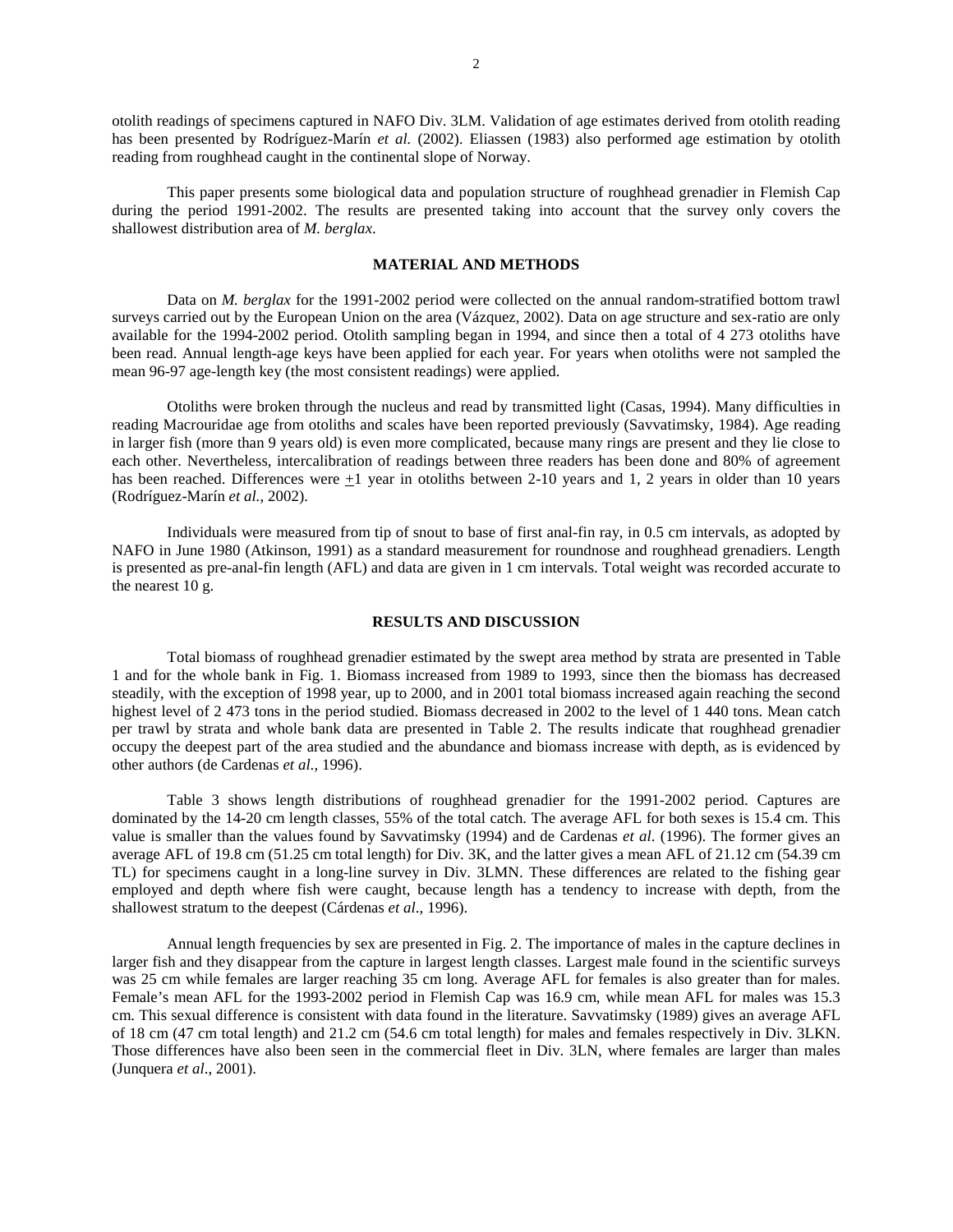The mean AFL-age key for 1994-2002, as well as mean length at age and standard deviation, are given by sex in Table 4. Mean length at age is similar for males and females for ages under 9 years, but males grow slower from this length onwards. Mean lengths at age are higher than those obtained by Savvatimsky (1994) for NAFO Div. 0B, 2GH and 3K. Savvatimsky (1994) and Jorgensen (1996) described similar growing pattern using scales for ageing fish, they found that the differences between sexes in size at age come about from 10 years onwards. This fact could be explained due to the different ageing method used or due to different latitude of the sampling areas where specimens were obtained, because temperature differences would cause slower growth and a delay in reaching sexual maturity (Rodríguez-Marín *et al.*, 2002).

Table 5 shows age composition by sexes for *Macrourus berglax* in Flemish Cap in 1993-2002. The oldest male and female found in the study period was 20 years old. Mean age for females in Flemish Cap in the 1993-2002 period was 8.1 years, while mean age for males was 7.5 years. Savvatimsky (1994) for Div. 0B, 2GH and 3K found similar differences.

Interannual differences in length and age are shown in Fig. 2 and 3. The 1984-1986 cohorts dominated the catches during the first years. The importance of these annual classes have declined sharply during last 4 years and the 1990-91 cohorts now dominates captures, although their importance has declined in 2002 since new year-classes recruited to the population.

Female-ratio in the whole study period is 52%. This value is lower that the one found by de Cardenas *et al*. (1996) in Div. 3LMN, where females made up 71.4% of the catch. However, this difference could be explained due to the different area covered by both surveys. As length increases in relation to depth in many species, the 'bigger deeper' distribution (Merrett *et al*., 1991; Gordon and Bergstad, 1992), the female ratio might increase also in the deeper water areas.

Figures 4 and 5 present sex-ratio by age and by length respectively, for the whole study period. In the sexratio, female proportion fluctuated around 40%-50% the first 10-12 years (up to 20 cm in length) and increased to 75% at 13 years (22 cm) and 80% at 14 years (24 cm). Following this age, females made up 100% of the catch. Similar sex-ratio, with males being more abundant in the central part of the population, is described by Savvatimsky (1994) for north-western Atlantic.

The increment in the female-ratio can be due to different reasons: sexual differences in growth rate, in mortality or a combination of both. In this case, there are certainly sexual differences in growth, which are reflected in the mean length at age and in the different growth curves presented in this study.

Logarithmic regression lines (Fig. 6), fitted to mean length at age by sex, show that males growth rate declines when reaching 18 cm long, around 9 years old, while females do not decline growing until reaching 34-35 cm, around 20 years old. This result was also observed by Savvatimsky (1994), Jorgensen (1996) and Rodríguez-Marín *et al.* (2002). Table 6 shows the estimated parameters of the Von Bertalanffy equations (fitting individual length at age by non-linear regression (Marquardt, 1963)) and the equations for logarithmic growth regression curves for all the period studied.

On the other hand, it seems that there are some differences in mortality between both sexes, since males disappear from the capture in larger length-classes. Total mortality by sex was calculated from catch curves, fitting regression lines by sex to ages fully recruited to the fishery, using data of nine years (1994-2002). Both sexes are fully recruited at age 7 and the mortality obtained was different for bots sexes: 0.24 for females and 0.45 for males (Fig. 7).

Length-weight relationship by sex are shown in Table 7 for all the years studied. The relationship between fish length (AFL) and fish weight was assumed to be adequately expresses by the exponential function. Figure 8 shows the length-weight relationship by sexes in 2002 survey.

Data available shows that *M. berglax* has a prolonged life cycle and multiaged population structure with differences in growth and mortality between males and females. The complex multy-mode length structure and a slow growth is characteristic of deepwater fishes, including grenadiers (Hureau *et al*., 1979; Casas, 1994;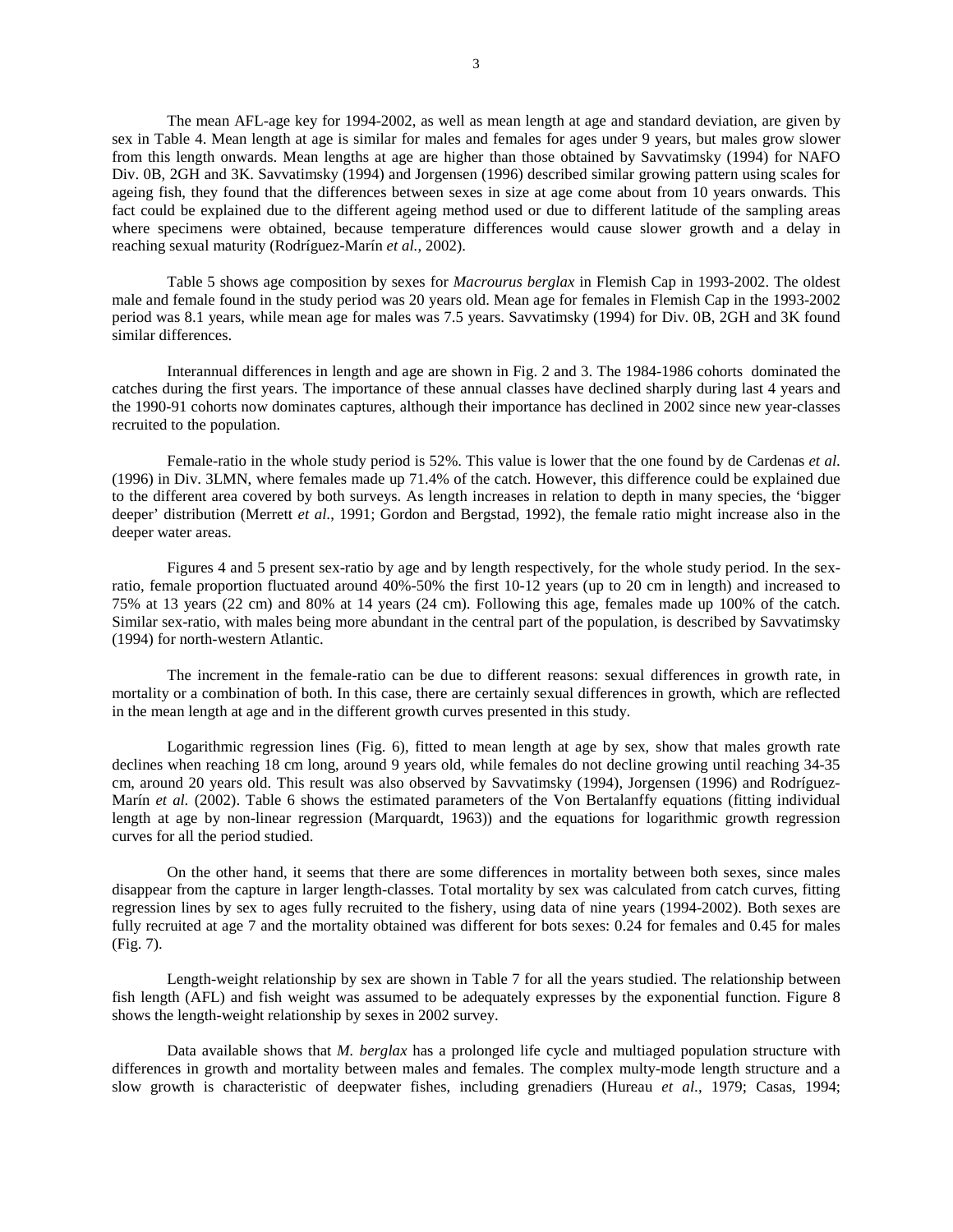#### **REFERENCES**

- ATKINSON, D.B. 1991. Relationships between pre-anal fin length and total length of roughhead grenadier (*Macrourus berglax* Lacépède) in The Northwest Atlantic. *J. Northw. Atl. Fish. Sci.,* **11**: 7-9.
- CASAS, J.M. 1994. Age structure of roughhead grenadier (*Macrourus berglax*) on Flemish Cap, 1994. *NAFO SCR Doc.*, No. 80, Serial No. N2459, 5 p.
- DE CARDENAS, E., J.M. CASAS, R. ALPOIM and H. MURUA. 1996. Preliminary results of the European longline survey in the NAFO Regulatory Area. *NAFO SCR Doc.*, No. 34 Serial No N2709, 6 p.
- ELIASSEN, J.E. 1983. Occurrence, gonad development and age distribution of the roughhead grenadier (Macrourus berglax Lacepede) (Gadiformes, Macrouridae) along the Continental slope of northern Norway. *ICES, Demersal Fish Committee*, C.M. 1983 /G:41.
- GORDON, J. D. M. and BERGSTAD, O. A. (1992). Species composition of demersal fish in the Rockall Troug, north-eastern Atlantic, as determined by different trawls. *Journal of Marine Biological Association of the United Kingdom*, **72**: 213-230.
- HUREAU, J.C., P. GEISTDORFER, and M. RANNOU. 1979. The cology of deep-sea benthic fish. *Sarsia*, **64** (1- 2):103-108.
- JORGENSEN, O.A. 1996. Distribution and Biology of Grenadiers (Macrouridae) in West Greenland Waters. *J. Northw. Atl. Fish. Sci.* **18**: 7-29
- JUNQUERA, S., A VAZQUEZ, H. MURUA, E. ROMAN and J. L. DEL RIO. 2001. Spanish Research Report for 2000. *NAFO SCS Doc.*, No. 18, Serial No. 4402, 24 p.
- MARQUARDT, D. W. 1963. An algorithm for least-squares estimation of nonlinear parameters. *Journal for the Society of Industrial and Applied Mathematics*, **11**, 431-441.
- MERRETT, N. R., HAEDRICH, R. L., GORDON, J. D. M. & STEHMANN, M. (1991). Deep demersal fish assemblage structure in the Porcupine Seabight (eastern North Atlantic): results of single warp trawling at lower slope to abyssal soundings. *Journal of the Marine Biological Association of the United Kingdom*, **71**: 359-374.
- MURUA, H. 2001. A review on Roughhead Grenadier (*Macrourus berglax*) Biology and population structure on Flemish Cap (NAFO Div. 3M) 1991-2000. *NAFO SCR Doc.*, No. 30, Serial No N4404, 19 p.
- MURUA, H. 2002. A review on Roughhead Grenadier (*Macrourus berglax*) Biology and population structure on Flemish Cap (NAFO Div. 3M) 1991-2000. *NAFO SCR Doc.*, No. 18, Serial No 4619, 18 p.
- RODRÍGUEZ-MARÍN, E., M. RUIZ, and A. SARASUA. 2002. Validation of roughhead grenadier (*Macrourus berglax*) otolith reading. *J. Appl. Ichthyology* **18**: 70-80.
- SAVVATIMSKY, P.I. 1971. On age readings in grenadiers (Macrouriformes). *Vopr. Ikhtiol.,* **11**(3): 495-501.
- SAVVATIMSKY, P.I. 1984. Biological aspects of roughhead grenadier (*Macrourus berglax*) from longline catches in the eastern Grand Bank area, 1982. *NAFO Sci. Coun. Studies,* **7**: 45-51.
- SAVVATIMSKY, P.I. 1989. Investigations of Roughhead Grenadier (*Macrourus berglax* L) in the Northwest Atlantic, 1967-83. *NAFO Sci. Coun. Studies,* **13**: 59-75.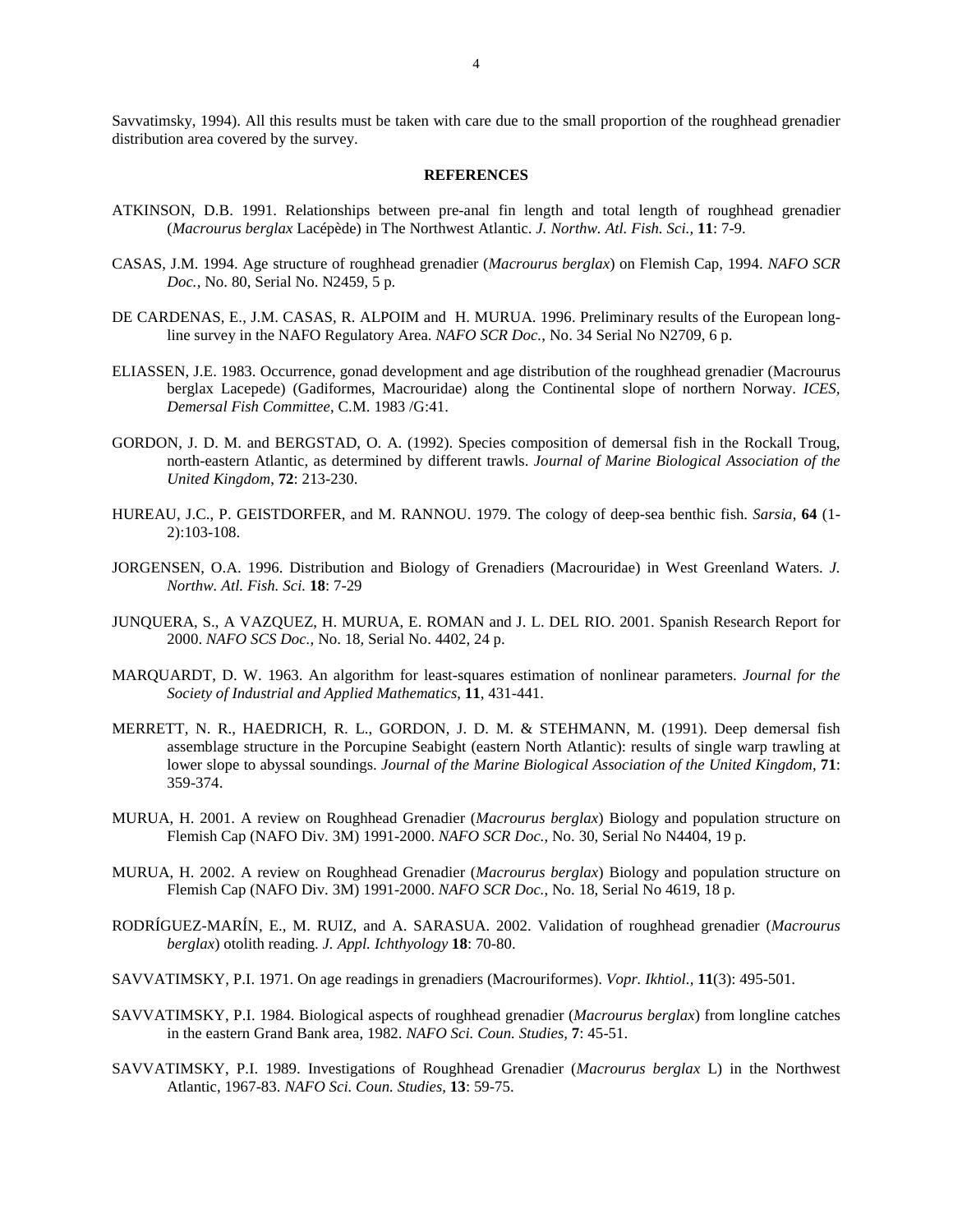- SAVVATIMSKY P.I. 1994. Age structure of roughhead grenadier (*Macrourus berglax*) in the Northwest Atlantic, 1985. *NAFO Sci. Coun. Studies,* **20**: 53-64.
- SCOTT, W. B., and M. G. SCOTT. 1988.. Atlantic fishes of Canada*. Can Bull. Fish. Aquat. Sci.*, 219, 731 p.
- SNELGROVE, P.V.R. and R.L. HAEDRICH. 1985. Structure of the deep demersal fish-fauna off Newfoundland. *Mar. Ecol. Prog. Ser.*, **27**: 99-107
- VAZQUEZ, A. 2002. Results from the bottom trawl survey of Flemish Cap in July 2001. *NAFO SCR Doc*., No. 12, Serial No. N4613, 43 p.
- WHEELER, A. 1969. The fishes of the British Isles and Northwest Europe: Anacanthini (p. 255.259). MacMillan and Co. Ltd., London England, 613 p.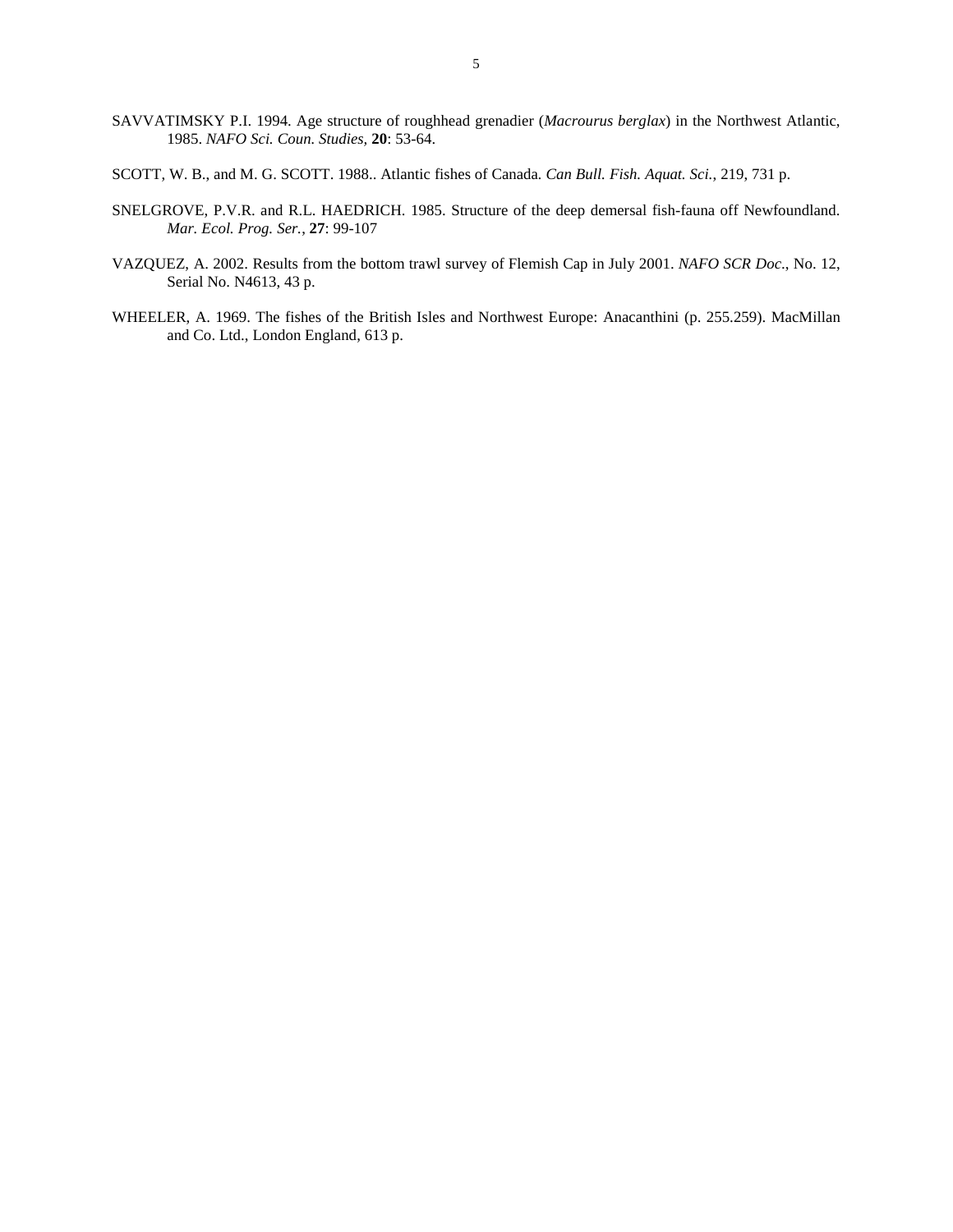|                  |           |      |       |                  |       |                |       | Biomass estimated by the swept area meted (tons) |              |       |                |                |        |            |
|------------------|-----------|------|-------|------------------|-------|----------------|-------|--------------------------------------------------|--------------|-------|----------------|----------------|--------|------------|
| Strata           | Depth (m) | 1990 | 1991  | 1992             | 1993  | 1994           | 1995  | 1996                                             | 1997         | 1998  | 1999           | 2000           | 2001   | 2002       |
| $1 - 6$          | 125-252   |      |       |                  |       |                | 10    | 26                                               |              |       |                |                |        |            |
| $\boldsymbol{7}$ | 253-360   |      |       | $\boldsymbol{0}$ |       |                |       |                                                  |              |       |                | $\mathfrak{Z}$ |        |            |
| $\,8\,$          | 253-360   |      | 1     |                  |       |                |       | 13                                               | $\sqrt{3}$   |       | $8\,$          |                | 19     | $\sqrt{2}$ |
| $\overline{9}$   | 253-360   |      | 6     | 33               | 25    | $\overline{4}$ | 25    | 182                                              | 22           | 48    | 54             | 35             | 35     |            |
| 10               | 253-360   |      |       |                  |       |                |       | $\boldsymbol{7}$                                 | $\mathbf{1}$ |       | 21             | 81             | $21\,$ |            |
| 11               | 253-360   |      |       |                  |       |                |       |                                                  |              |       | $\mathfrak{Z}$ | 9              | $\tau$ |            |
| 12               | 261-540   | 47   | 129   | 119              | 491   | 65             | 150   | 55                                               | 163          | 66    | 227            | 96             | 281    | 183        |
| 13               | 261-540   | 21   | 21    | 71               | 22    | 38             | 89    | 6                                                | 22           | 93    | 109            | 60             | 138    | 144        |
| 14               | 261-540   | 127  | 101   | 165              |       | 87             | 80    | 321                                              | 92           | 231   | 161            | 123            | 347    | 147        |
| 15               | 261-540   | 35   | 76    | 62               | 382   | 98             | 214   | 100                                              | 82           | 120   | 86             | 122            | 71     | 19         |
| 16               | 541-720   | 252  | 273   | 514              | 1586  | 622            | 305   | 472                                              | 251          | 482   | 179            | 268            | 402    | 324        |
| 17               | 541-720   | 37   | 214   | 146              |       | 117            | 153   | 32                                               | 138          | 243   | 114            | 80             | 440    | 452        |
| 18               | 541-720   | 170  | 423   | 256              |       | 900            | 492   | 183                                              | 267          | 225   | 372            | 260            | 456    | 32         |
| 19               | 541-720   | 325  | 344   | 510              | 1089  | 419            | 336   | 223                                              | 383          | 504   | 153            | 109            | 257    | 138        |
| <b>TOTAL</b>     |           | 1014 | 1587  | 1878             | 3595  | 2350           | 1855  | 1619                                             | 1425         | 2014  | 1488           | 1249           | 2473   | 1440       |
| <b>SOP</b>       |           | 574  | 1537  | 1634             | 1775  | 2258           | 1844  | 1497                                             | 1411         | 1914  | 1400           | 1264           | 2370   | 1424       |
| Mean AFL (cm)    |           |      | 16.03 | 15.04            | 15.31 | 16.45          | 15.04 | 15.24                                            | 15.81        | 15.13 | 16.04          | 16.3           | 16.0   | 15.4       |
| Mean Age         |           |      |       |                  | 8.1   | 7.4            | 6.5   | 7.6                                              | 8.0          | 7.8   | 8.0            | 8.1            | 8.0    | 8.2        |

Table 1.- Total biomass of roughhead grenadier estimated by the swept area method by strata during the EU bottom survey (1988-2002).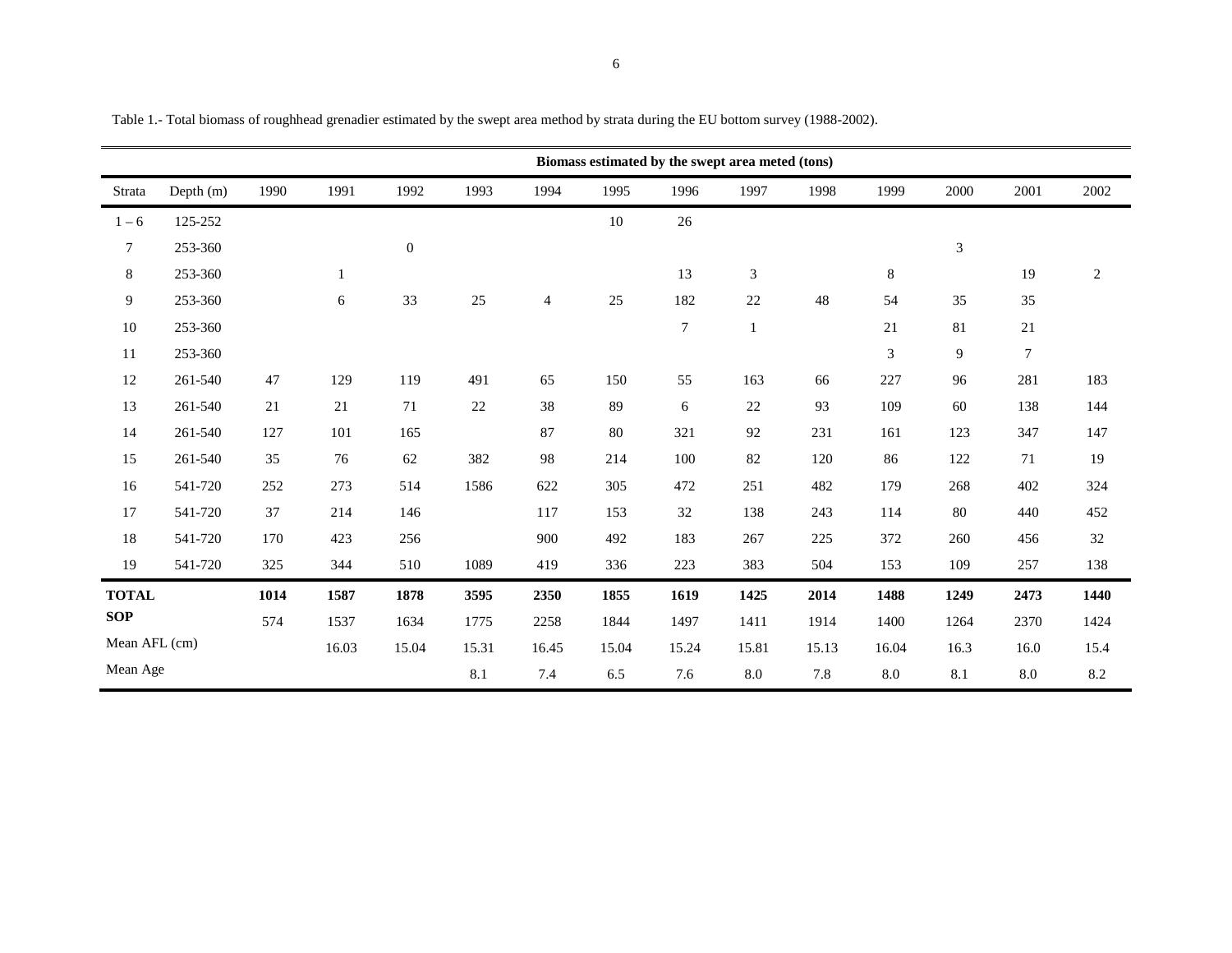|         |      |                                  |          | Average weight per trawl (Kg.) |       |       |       |                |       |       |       |       |       |      |
|---------|------|----------------------------------|----------|--------------------------------|-------|-------|-------|----------------|-------|-------|-------|-------|-------|------|
|         |      |                                  |          |                                |       |       |       |                |       |       |       |       |       |      |
| Strata  | Area | Depth (m)                        | 1991     | 1992                           | 1993  | 1994  | 1995  | 1996           | 1997  | 1998  | 1999  | 2000  | 2001  | 2002 |
| $1 - 6$ | 467  | 125-252                          |          |                                |       |       | 0.16  | 0.68           |       |       |       |       |       |      |
| $\tau$  | 108  | 253-360                          |          | 0.01                           |       |       |       |                |       |       |       | 0.05  |       |      |
| $\,8\,$ | 82   | 253-360                          | $0.02\,$ |                                |       |       |       | 0.26           | 0.06  |       | 0.14  |       |       | 0.04 |
| 9       | 34   | 253-360                          | 0.26     | 1.46                           | 0.94  | 0.2   | 1.02  | 6.52           | 0.87  | 2.03  | 2.15  | 1.54  | 0.39  |      |
| 10      | 128  | 253-360                          |          |                                |       |       |       | 0.09           | 0.02  |       | 0.28  | 1.13  | 1.45  |      |
| 11      | 107  | 253-360                          |          |                                |       |       |       |                |       |       | 0.06  | 0.15  | 0.29  |      |
| 12      | 90   | 261-540                          | 2.47     | 2.31                           | 8.79  | 1.08  | 3.12  | 1.08           | 3.04  | 1.28  | 4.19  | 1.91  | 0.11  | 3.58 |
| 13      | 31   | 261-540                          | 1.16     | 3.36                           | 1.13  | 2.01  | 4.85  | 0.33           | 1.18  | 4.83  | 5.05  | 3.09  | 5.57  | 7.77 |
| 14      | 72   | 261-540                          | 2.08     | 3.61                           |       | 1.87  | 1.69  | 6.4            | 1.92  | 5.07  | 3.52  | 2.66  | 7.25  | 3.13 |
| 15      | 85   | 261-540                          | 1.59     | 1.29                           | 6.78  | 1.84  | 4.09  | $\overline{2}$ | 1.58  | 2.32  | 1.61  | 2.24  | 1.40  | 0.38 |
| 16      | 82   | 541-720                          | 5.33     | 9.48                           | 29.26 | 11.72 | 6.21  | 9.93           | 5.1   | 9.39  | 3.59  | 5.26  | 8.44  | 6.64 |
| 17      | 23   | 541-720                          | 13.9     | 6.67                           |       | 6.29  | 8.85  | 1.9            | 8.18  | 13    | 5.81  | 4.85  | 26.60 | 27.9 |
| $18\,$  | 22   | 541-720                          | 25.1     | 16.52                          |       | 40.03 | 28.38 | $\mathbf{1}$   | 16.95 | 13.37 | 20.85 | 16.75 | 28.50 | 1.97 |
| 19      | 54   | 541-720                          | 10.8     | 15.46                          | 29.13 | 12.71 | 10.52 | 6.84           | 12.21 | 15.09 | 4.49  | 3.43  | 8.04  | 4.45 |
|         |      | Weighted averaged per trawl (Kg) | 1.94     | 2.20                           | 3.94  | 2.47  | 2.24  | 1.94           | 1.75  | 2.38  | 1.71  | 1.53  | 3.08  | 1.80 |
|         |      | N° of valid tows                 | 117      | 117                            | 101   | 116   | 121   | 117            | 117   | 119   | 117   | 120   | 120   | 120  |

Table 2.- Mean catch per trawl by strata and whole bank (1991-2002).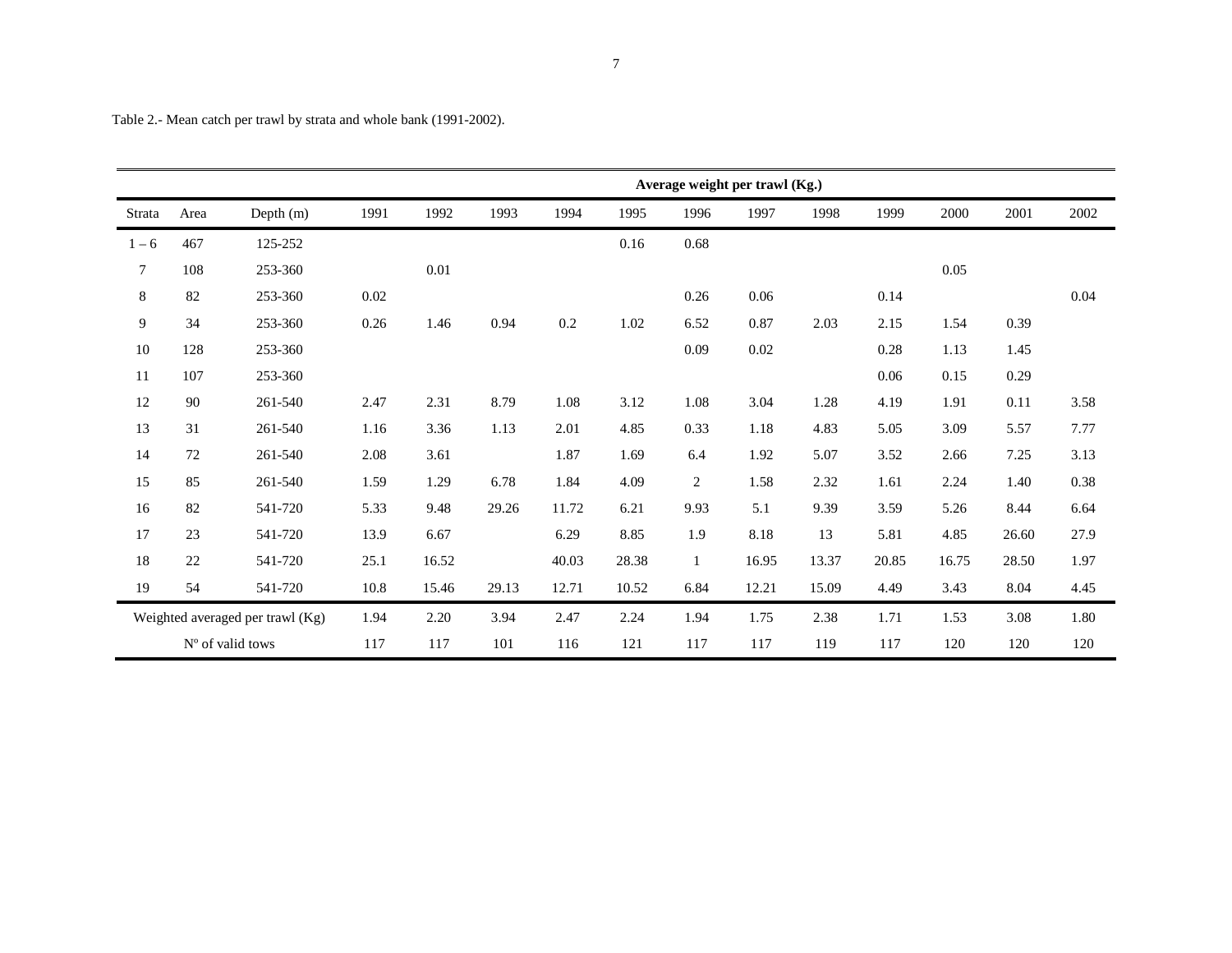| AFL (cm)/Year | 91             | 92             | 93             | 94             | 95             | 96             | 97             | 98           | 99                  | 00           | 01             | 02           | Prop. $(\% )$ |
|---------------|----------------|----------------|----------------|----------------|----------------|----------------|----------------|--------------|---------------------|--------------|----------------|--------------|---------------|
| 3             | $\tau$         | 29             | $\overline{0}$ | $\overline{0}$ | $\overline{0}$ | $\tau$         | $\tau$         | 113          | 21                  | 7            | 147            | 90           | 0,83          |
| 4             | 14             | 104            | 104            | $\mathbf{0}$   | 37             | 59             | 35             | 33           | 18                  | 33           | 27             | 36           | 1,28          |
| 5             | 24             | 321            | 379            | 47             | 45             | 215            | 16             | 95           | 27                  | 71           | 229            | 202          | 3,84          |
| 6             | 33             | 82             | 120            | 31             | 46             | 63             | 52             | 65           | 24                  | 49           | 80             | 83           | 2,34          |
| 7             | 77             | 120            | 515            | 65             | 60             | 31             | 111            | 57           | 17                  | 38           | 81             | 111          | 2,87          |
| 8             | 25             | 57             | 226            | 169            | 72             | 56             | 98             | 66           | 23                  | 38           | 149            | 109          | 2,30          |
| 9             | 41             | 37             | 112            | 98             | 139            | 46             | 76             | 208          | 35                  | 65           | 74             | 62           | 2,15          |
| 10            | 40             | 36             | 182            | 231            | 342            | 113            | 94             | 177          | 93                  | 27           | 57             | 22           | 3,15          |
| 11            | 97             | 49             | 156            | 196            | 295            | 116            | 31             | 121          | 205                 | 86           | 95             | 46           | 3,19          |
| 12            | 215            | 53             | 200            | 117            | 527            | 160            | 173            | 155          | 102                 | 105          | 133            | 51           | 4,38          |
| 13            | 253            | 98             | 177            | 100            | 271            | 255            | 195            | 217          | 141                 | 145          | 161            | 83           | 4,66          |
| 14            | 275            | 259            | 307            | 255            | 131            | 308            | 395            | 496          | 190                 | 171          | 388            | 170          | 7,03          |
| 15            | 208            | 298            | 560            | 236            | 185            | 212            | 317            | 577          | 324                 | 127          | 402            | 196          | 7,97          |
| 16            | 221            | 256            | 890            | 213            | 275            | 308            | 208            | 489          | 447                 | 295          | 442            | 288          | 9,40          |
| 17            | 271            | 187            | 715            | 426            | 332            | 244            | 90             | 345          | 394                 | 296          | 392            | 249          | 8,49          |
| 18            | 315            | 197            | 613            | 469            | 412            | 244            | 127            | 197          | 330                 | 218          | 524            | 215          | 8,41          |
| 19            | 266            | 155            | 505            | 440            | 433            | 308            | 163            | 215          | 201                 | 224          | 444            | 269          | 7,46          |
| 20            | 226            | 210            | 364            | 248            | 280            | 270            | 148            | 159          | 142                 | 146          | 356            | 204          | 5,79          |
| 21            | 86             | 112            | 282            | 166            | 151            | 114            | 107            | 144          | 128                 | 103          | 209            | 178          | 3,53          |
| 22            | 81             | 81             | 193            | 101            | 73             | 101            | 113            | 157          | 47                  | 88           | 93             | 101          | 2,50          |
| 23            | 45             | 74             | 244            | 71             | 16             | 31             | 83             | 50           | 55                  | 37           | 80             | 70           | 1,82          |
| 24            | 31             | 35             | 95             | 73             | 26             | 46             | 82             | 88           | 32                  | 39           | 86             | 29           | 1,43          |
| 25            | $\mathbf{0}$   | 35<br>62       | 50             | 72<br>43       | 26             | 21<br>29       | 45             | 68<br>38     | 39                  | 37<br>37     | 104<br>46      | 35<br>24     | 1,25          |
| 26<br>27      | 22<br>16       | 29             | 78<br>31       | 24             | 19<br>28       | 21             | 52<br>53       | 23           | $\overline{0}$<br>9 | 8            | 49             | 36           | 1,05<br>0,68  |
| 28            | 25             | 29             | 58             | 8              | 13             | 8              | 22             | $\tau$       | 14                  | 13           | 64             | 8            | 0,66          |
| 29            | 16             | 21             | 58             | 46             | $\theta$       | $\theta$       | 15             | 23           | 8                   | $\tau$       | 16             | 30           | 0.57          |
| 30            | 16             | 44             | 17             | 19             | 9              | 8              | $\overline{0}$ | 17           | 25                  | 7            | 45             | 8            | 0,58          |
| 31            | $\mathbf{0}$   | 10             | $\mathbf{0}$   | 31             | 6              | 7              | 7              | $\Omega$     | $\Omega$            | 7            | 15             | $\mathbf{0}$ | 0,21          |
| 32            | $\Omega$       | 14             | $\overline{0}$ | 11             | 7              | 14             | 8              | $\mathbf{0}$ | $\Omega$            | $\mathbf{0}$ | 8              | $\theta$     | 0,15          |
| 33            | $\overline{0}$ | $\overline{0}$ | $\overline{0}$ | $\overline{0}$ | $\overline{0}$ | $\overline{0}$ | $\overline{0}$ | $\mathbf{0}$ | $\overline{0}$      | $\mathbf{0}$ | $\overline{0}$ | 7            | 0,00          |
| 34            | $\Omega$       | $\Omega$       | $\theta$       | $\Omega$       | $\Omega$       | $\Omega$       | $\Omega$       | 7            | $\Omega$            | 8            | $\Omega$       | 8            | 0,03          |
| 35            | $\Omega$       | $\Omega$       | $\Omega$       | $\Omega$       | $\Omega$       | $\Omega$       | $\Omega$       | $\Omega$     | $\Omega$            | 7            | $\Omega$       | $\Omega$     | 0,01          |
| <b>Total</b>  | 2946           | 3094           | 7231           | 4006           | 4256           | 3415           | 2923           | 4407         | 3091                | 2539         | 4996           | 3020         | 100           |
| Mean AFL (cm) | 16.03          | 15.04          | 15.31          | 16.45          | 15.04          | 15.24          | 15,81          | 15.13        | 16.04               | 16.14        | 16.00          | 15.35        | 15,61         |

Table 3.- Roughhead grenadier length distribution and mean AFL (,000) for each year of the 1991-2002 period.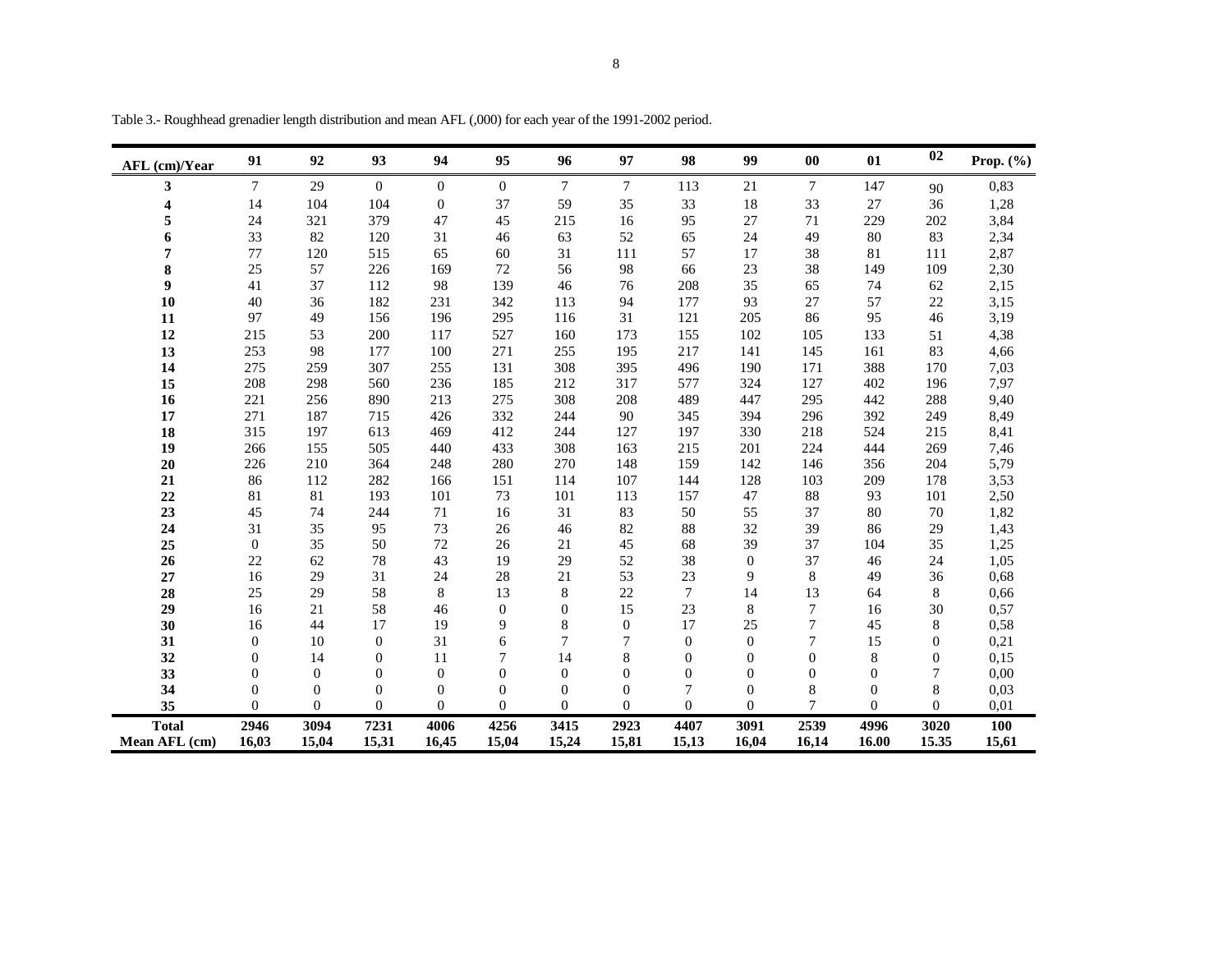| <b>Males</b>       |                |              |                |                |            |        |                  |              |                |                |                |            |                |                |                         |              |                |              |                |                |
|--------------------|----------------|--------------|----------------|----------------|------------|--------|------------------|--------------|----------------|----------------|----------------|------------|----------------|----------------|-------------------------|--------------|----------------|--------------|----------------|----------------|
| Length / Age       | 1              | $\mathbf{2}$ | 3              | 4              | 5          | 6      | 7                | 8            | 9              | 10             | 11             | 12         | 13             | 14             | 15                      | 16           | 17             | 18           | 20             | <b>Total</b>   |
| $\mathbf{3}$       | 13             | $\mathbf{1}$ |                |                |            |        |                  |              |                |                |                |            |                |                |                         |              |                |              |                | 14             |
| 4                  | $\overline{2}$ | 5            |                |                |            |        |                  |              |                |                |                |            |                |                |                         |              |                |              |                | 7              |
| 5                  |                | 19           |                |                |            |        |                  |              |                |                |                |            |                |                |                         |              |                |              |                | 19             |
| 6                  |                | 20           | 9              |                |            |        |                  |              |                |                |                |            |                |                |                         |              |                |              |                | 29             |
| $\pmb{7}$          |                | $\mathbf{1}$ | 21             |                |            |        |                  |              |                |                |                |            |                |                |                         |              |                |              |                | $\bf{22}$      |
| ${\bf 8}$          |                | 3            | 23             | 5              |            |        |                  |              |                |                |                |            |                |                |                         |              |                |              |                | 31             |
| $\boldsymbol{9}$   |                | $\mathbf{1}$ | $22\,$         | 21             | $\sqrt{2}$ |        |                  |              |                |                |                |            |                |                |                         |              |                |              |                | 46             |
| 10                 |                |              | $\overline{7}$ | 32             | 12         |        |                  |              |                |                |                |            |                |                |                         |              |                |              |                | 51             |
| 11                 |                |              | $\overline{c}$ | 24             | 32         | 2      |                  |              |                |                |                |            |                |                |                         |              |                |              |                | 60             |
| 12                 |                |              | 1              | $\overline{4}$ | 38         | $21\,$ | $\boldsymbol{7}$ |              |                |                |                |            |                |                |                         |              |                |              |                | 71             |
| 13                 |                |              |                | $\overline{c}$ | 19         | 41     | $17\,$           |              |                |                |                |            |                |                |                         |              |                |              |                | 79             |
| 14                 |                |              |                |                | 16         | 38     | 28               | 11           | 1              |                |                |            |                |                |                         |              |                |              |                | 94             |
| 15                 |                |              |                |                | 2          | 25     | 34               | 25           | $\tau$         |                |                |            |                |                |                         |              |                |              |                | 93             |
| 16                 |                |              |                |                | 3          | 17     | 39               | 36           | $27\,$         | $\tau$         |                |            |                |                |                         |              |                |              |                | 130            |
| 17                 |                |              |                |                |            | 9      | 23               | 30           | 29             | 27             | 3              |            |                |                |                         |              |                |              |                | 121            |
| 18                 |                |              |                |                |            | 1      | 10               | 28           | 30             | 31             | 18             | 5          | 3              | 1              |                         |              |                |              |                | 128            |
| 19                 |                |              |                |                |            |        | 6                | 13           | 28             | 29             | 25             | 15         | $\overline{4}$ | $\overline{c}$ | $\mathbf{1}$            |              |                |              |                | 124            |
| $20\,$             |                |              |                |                |            |        |                  | 3            | 17             | 23             | 19             | 27         | $\tau$         | 3              |                         |              |                |              |                | 100            |
| 21                 |                |              |                |                |            |        |                  | $\mathbf{1}$ | $\overline{9}$ | 6              | 13             | $20\,$     | $\tau$         | 5              | 1                       | 3            | $\overline{2}$ |              |                | 67             |
| $22\,$             |                |              |                |                |            |        |                  |              |                | $\mathfrak{2}$ | $\overline{c}$ | 5          | $\overline{c}$ | $\sqrt{2}$     |                         |              |                |              | $\mathbf{1}$   | 14             |
| 23                 |                |              |                |                |            |        |                  |              |                |                |                |            | $\mathbf{1}$   | $\overline{c}$ |                         |              |                | 1            |                | 4              |
| 24                 |                |              |                |                |            |        |                  |              |                |                |                |            |                | 1              |                         |              |                |              | -1             | $\overline{2}$ |
| <b>Total</b>       | 15             | $50\,$       | 85             | 88             | 124        | 154    | 164              | 147          | 148            | 125            | 81             | ${\bf 72}$ | 24             | 16             | $\overline{\mathbf{4}}$ | $\mathbf{3}$ | 3              | $\mathbf{1}$ | $\overline{2}$ | 1306           |
| $\frac{0}{0}$      | 1.1            | 3.8          | 6.5            | 6.7            | 9.5        | 11.8   | 12.6             | 11.3         | 11.3           | 9.6            | 6.2            | 5.5        | 1.8            | 1.2            | 0.3                     | 0.2          | 0.2            | 0.1          | 0.2            | 100            |
| <b>Mean Length</b> | 3.1            | 5.6          | 8.1            | 10.1           | 12.1       | 14.0   | 15.3             | 16.6         | 17.9           | 18.5           | 19.3           | 20.1       | 20.2           | 20.9           | 19.5                    | 21.0         | 20.3           | 23.0         | 23.0           | 15.0           |
| St. Div.           | 0.35           | 1.11         | 1.29           | 1.06           | 1.42       | 1.48   | 1.67             | 1.53         | 1.63           | 1.37           | 1.23           | 1.03       | 1.31           | 1.61           | 1.29                    | 0.00         | 1.15           | ä,           | 1.41           |                |

Table 4.- Mean Age-Length key (1994-2002).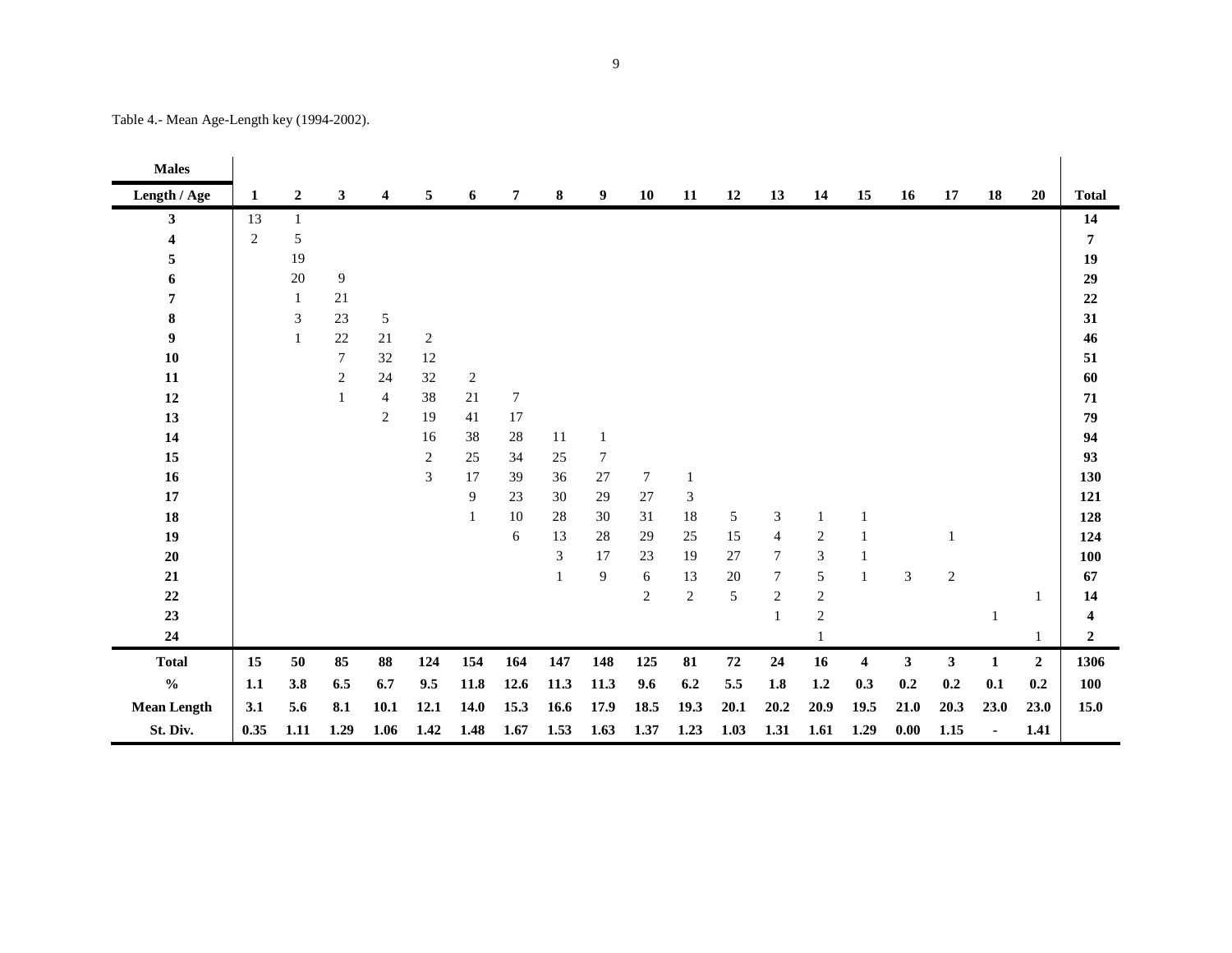| <b>Females</b>                                                                                                                                                                                                         | 1               | $\overline{2}$                         | 3                                          | 4                                         | 5                                                                                             | 6                                    | 7                                         | 8                                                                    | 9                                                                                              | <b>10</b>                                                                                                                                        | 11                                                      | 12                                                                                                           | 13                                                                                               | 14                                                                                                                 | 15                                                                                                                             | 16                                                                                            | 17                                                                    | 18                               | 19               | 20                                     | <b>Total</b>                                                                                                                                                                                       |
|------------------------------------------------------------------------------------------------------------------------------------------------------------------------------------------------------------------------|-----------------|----------------------------------------|--------------------------------------------|-------------------------------------------|-----------------------------------------------------------------------------------------------|--------------------------------------|-------------------------------------------|----------------------------------------------------------------------|------------------------------------------------------------------------------------------------|--------------------------------------------------------------------------------------------------------------------------------------------------|---------------------------------------------------------|--------------------------------------------------------------------------------------------------------------|--------------------------------------------------------------------------------------------------|--------------------------------------------------------------------------------------------------------------------|--------------------------------------------------------------------------------------------------------------------------------|-----------------------------------------------------------------------------------------------|-----------------------------------------------------------------------|----------------------------------|------------------|----------------------------------------|----------------------------------------------------------------------------------------------------------------------------------------------------------------------------------------------------|
| 3<br>4<br>5<br>6<br>7<br>$\bf 8$<br>$\boldsymbol{9}$<br>10<br>11<br>12<br>13<br>14<br>15<br>16<br>17<br>18<br>19<br>$20\,$<br>${\bf 21}$<br>22<br>23<br>24<br>25<br>26<br>$\bf 27$<br>28<br>29<br>30<br>31<br>32<br>34 | 5               | 10<br>29<br>21<br>11<br>$\overline{2}$ | 11<br>35<br>36<br>21<br>10<br>$\mathbf{1}$ | 8<br>23<br>39<br>27<br>12<br>$\mathbf{1}$ | $\ensuremath{\mathfrak{Z}}$<br>11<br>31<br>33<br>33<br>16<br>$\overline{4}$<br>$\overline{2}$ | 3<br>23<br>34<br>39<br>33<br>18<br>8 | 1<br>9<br>23<br>33<br>36<br>31<br>13<br>3 | 1<br>1<br>8<br>21<br>$27\,$<br>34<br>30<br>23<br>8<br>$\overline{4}$ | $\mathbf{1}$<br>4<br>13<br>$20\,$<br>29<br>38<br>30<br>12<br>$\overline{4}$<br>$\sqrt{2}$<br>1 | $\mathbf{1}$<br>$\ensuremath{\mathfrak{Z}}$<br>$\sqrt{5}$<br>17<br>28<br>34<br>$28\,$<br>17<br>$\overline{c}$<br>$\sqrt{5}$<br>$\mathbf{1}$<br>1 | 8<br>18<br>$21\,$<br>31<br>15<br>10<br>6<br>1<br>1<br>1 | $\overline{c}$<br>$\,8\,$<br>11<br>23<br>16<br>18<br>8<br>12<br>$\mathbf{1}$<br>$\mathbf{1}$<br>$\mathbf{1}$ | 4<br>$12\,$<br>14<br>16<br>16<br>10<br>$\,8\,$<br>$\mathfrak{Z}$<br>$\mathbf{1}$<br>$\mathbf{1}$ | $\mathfrak{Z}$<br>$\sqrt{2}$<br>$8\,$<br>18<br>6<br>11<br>10<br>$\boldsymbol{2}$<br>$\overline{4}$<br>$\mathbf{1}$ | $\overline{c}$<br>$\sqrt{2}$<br>4<br>7<br>$\,$ 8 $\,$<br>6<br>$\overline{4}$<br>$\boldsymbol{7}$<br>$\sqrt{2}$<br>$\mathbf{1}$ | 1<br>3<br>$\ensuremath{\mathfrak{Z}}$<br>$\sqrt{2}$<br>$\tau$<br>$\mathbf{1}$<br>$\mathbf{1}$ | $\boldsymbol{2}$<br>$\mathbf{1}$<br>$\mathbf{1}$<br>4<br>$\mathbf{1}$ | $\overline{c}$<br>$\overline{c}$ |                  | 1<br>1                                 | 5<br>10<br>29<br>32<br>46<br>46<br>47<br>60<br>62<br>70<br>79<br>86<br>96<br>99<br>98<br>89<br>102<br>98<br>80<br>90<br>53<br>60<br>54<br>40<br>35<br>22<br>18<br>17<br>6<br>5<br>$\boldsymbol{2}$ |
| 35                                                                                                                                                                                                                     |                 |                                        |                                            |                                           |                                                                                               |                                      |                                           |                                                                      |                                                                                                |                                                                                                                                                  |                                                         |                                                                                                              |                                                                                                  |                                                                                                                    |                                                                                                                                |                                                                                               |                                                                       |                                  |                  |                                        | $\overline{2}$                                                                                                                                                                                     |
| <b>Total</b><br>$\frac{0}{0}$<br>M. AFL<br>St. Dv.                                                                                                                                                                     | 5<br>0.3<br>3.0 | 73<br>4.5<br>$5.5\,$<br>1.00           | 114<br>7.0<br>7.9<br>1.14                  | <b>110</b><br>6.7<br>10.1<br>1.12         | 133<br>8.1<br>12.2<br>1.41                                                                    | 158<br>9.6<br>14.0<br>1.45           | 149<br>9.1<br>15.7<br>1.47                | 157<br>9.6<br>17.1<br>1.76                                           | 154<br>9.4<br>18.7<br>1.77                                                                     | 143<br>8.7<br>20.1<br>1.91                                                                                                                       | 112<br>6.8<br>21.9<br>1.85                              | 101<br>6.2<br>23.1<br>2.15                                                                                   | 85<br>5.2<br>24.4<br>1.96                                                                        | 65<br>4.0<br>26.1<br>2.11                                                                                          | 43<br>2.6<br>27.4<br>2.22                                                                                                      | 19<br>1.6<br>28.4<br>2.22                                                                     | 9<br>0.6<br>29.2<br>1.64                                              | 6<br>0.4<br>31.2<br>19.47        | 1<br>0.1<br>35.0 | $\overline{2}$<br>0.1<br>32.0<br>39.62 | 1639<br><b>100</b><br>17.0                                                                                                                                                                         |

Table 4.- (continued)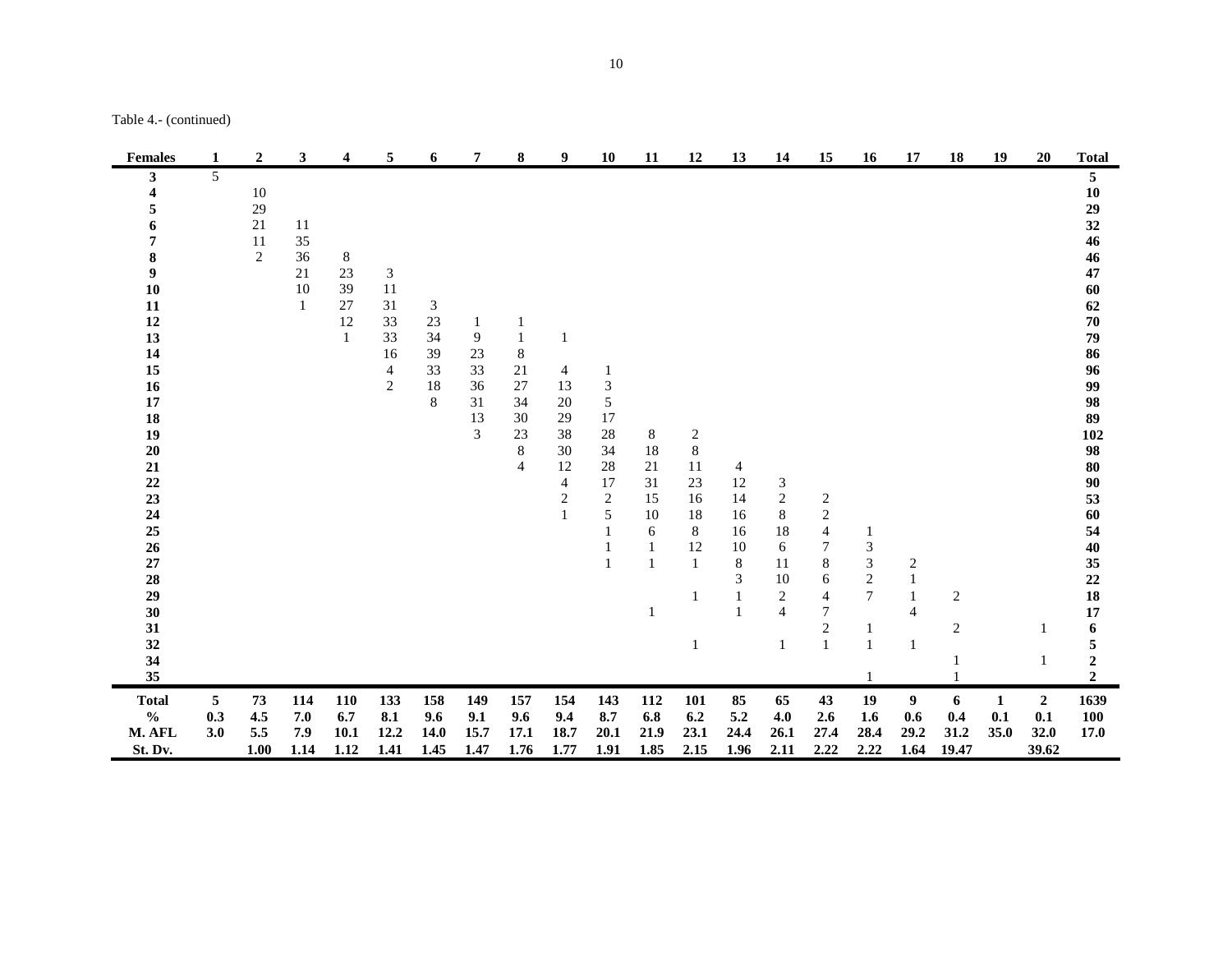|                       |            | 1993           |                |              | 1994             |                |                  | 1995             |                  |           | 1996        |            |           | 1997        |            |
|-----------------------|------------|----------------|----------------|--------------|------------------|----------------|------------------|------------------|------------------|-----------|-------------|------------|-----------|-------------|------------|
| Age                   | M          | $\mathbf F$    | <b>Tot</b>     | M            | $\mathbf F$      | <b>Tot</b>     | M                | $\mathbf F$      | <b>Tot</b>       | M         | $\mathbf F$ | <b>Tot</b> | M         | F           | Tot        |
| $\sqrt{2}$            |            | 8              | $\,8\,$        |              | 9                | $\overline{9}$ | $20\,$           | 38               | 58               | 46        | 24          | 70         | 14        | 21          | 35         |
| 3                     | 112        | 248            | 359            | 17           | 36               | 53             | 92               | 104              | 196              | 35        | 79          | 114        | 83        | 149         | 232        |
| 4                     | 173        | 162            | 335            | 143          | 121              | 264            | 190              | 247              | 437              | 116       | 84          | 200        | 53        | 106         | 159        |
| 5                     | 120        | 151            | 271            | 108          | 139              | 247            | 360              | 443              | 803              | 149       | 172         | 321        | 73        | 89          | 162        |
| 6                     | 445        | 207            | 652            | 187          | 101              | 288            | 324              | 259              | 583              | 365       | 194         | 559        | 214       | 230         | 444        |
| 7                     | 621        | 570            | 1190           | 224          | 104              | 328            | 385              | 180              | 565              | 191       | 157         | 348        | 284       | 309         | 593        |
| $\,$ 8 $\,$           | 437        | 413            | 850            | 169          | 134              | 303            | 343              | 240              | 583              | 232       | 127         | 359        | 59        | 110         | 169        |
| 9                     | 309        | 353            | 663            | 124          | 160              | 284            | 162              | 192              | 354              | 167       | 85          | 252        | $71\,$    | 111         | 182        |
| 10                    | 278        | 257            | 535            | 42           | 133              | 175            | 41               | 111<br>39        | 152<br>39        | 199       | 127         | 326        | 78        | 63          | 141        |
| 11<br>12              | 248<br>128 | 327<br>205     | 575<br>334     | 28           | 113<br>50        | 113<br>78      |                  | 33               | 33               | 226<br>68 | 97<br>52    | 323<br>120 | 74<br>103 | 130<br>127  | 204<br>230 |
| 13                    | 69         | 149            | 218            |              | 47               | $47\,$         |                  | 27               | 27               | 15        | 34          | 49         | 44        | 110         | 154        |
| 14                    | 6          | 62             | 67             |              |                  |                |                  | $\tau$           | $\tau$           |           | 44          | 44         | 15        | 55          | 70         |
| 15                    |            | 85             | 85             |              | 22               | $22\,$         |                  | $22\,$           | $22\,$           |           | 5           | 5          |           | 56          | 56         |
| 16                    |            | 31             | 31             |              |                  |                |                  |                  |                  |           | 14          | 14         |           | 18          | 18         |
| $18+$                 |            |                |                |              |                  |                |                  |                  |                  |           |             |            |           | 18          | 18         |
| <b>Total</b>          |            |                | 2946 3228 6174 | 1042         | 1169             | 2211           | 1917             |                  | 1942 3859        | 1809      | 1295        | 3104       | 1165      | 1702        | 2867       |
| M. Age 7,79 8,39      |            |                | 8,10           | 6,79         | 7,93             | 7,39           | 6,33             |                  | 6,57 6,45        | 7,62      | 7,60        | 7,61       | 7,60      | 8,24        | 7,98       |
| S.D.                  | 2,37       | 3,10           | 2,79           | 1,93         | 2,88             | 2,54           | 1,76             |                  | 2,56 2,20        | 2,53      | 3,09        | 2,78       | 2,84      | 3,60        | 3,33       |
|                       |            | 1998           |                |              | 1999             |                |                  | 2000             |                  |           | 2001        |            |           | 2002        |            |
| Age                   | M          | $\mathbf{F}$   | <b>Tot</b>     | M            | $\mathbf F$      | <b>Tot</b>     | М                | F                | <b>Tot</b>       | M         | F           | <b>Tot</b> | M         | $\mathbf F$ | <b>Tot</b> |
| $\mathbf{1}$          | 26         | 13             | 39             | 10           | $\boldsymbol{0}$ | 10             | $\boldsymbol{0}$ | $\boldsymbol{0}$ | $\boldsymbol{0}$ | 62        | 13          | 75         | 37        | 6           | 43         |
| $\overline{c}$        | 63         | 130            | 193            | $\mathbf{0}$ | 36               | 36             | 30               | 62               | 92               | 170       | 161         | 331        | 133       | 118         | 251        |
| 3                     | 119        | 135            | 254            | 20           | 34               | 54             | 61               | 46               | 107              | 94        | 185         | 279        | 109       | 145         | 254        |
| 4                     | 125        | 121            | 246            | 128          | 81               | 209            | 43               | 29               | 72               | 54        | 80          | 134        | 15        | 43          | 58         |
| 5                     | 90         | 49             | 139            | 108          | 83               | 191            | 106              | 124              | 230              | 111       | 128         | 239        | 60        | 44          | 104        |
| 6                     | 141        | 201            | 342            | 92           | 153              | 245            | 145              | 142              | 287              | 214       | 245         | 459        | $72\,$    | 111         | 183        |
| 7                     | 411        | 322            | 733            | 303          | 143              | 446            | 111              | 114              | 225              | 270       | 266         | 536        | 138       | 148         | 286        |
| 8                     | 549        | 410            | 959            | 383          | 278              | 661            | 149              | 125              | 274              | 287       | 231         | 518        |           | 128         |            |
| 9                     | 125        | 155            | 280            | 274          | 210              | 484            | 260              | 159              | 419              | 325       | 264         | 589        | 167       |             | 295        |
|                       |            |                |                |              |                  |                |                  |                  |                  |           |             |            | 139       | 124         | 263        |
| 10                    | 156        | 120            | 276            | 131          | 113              | 244            | 169              | 187              | 356              | 339       | 480         | 819        | 130       | 184         | 314        |
| 11                    | 101        | 73             | 174            | 87           | 55               | 142            | 19               | 67               | 86               | 83        | 214         | 297        | 149       | 109         | 258        |
| 12                    | 99         | 149            | 248            | 48           | 59               | 107            | 43               | 78               | 121              | 76        | 94          | 170        | 125       | 189         | 314        |
| 13                    | 60         | 147            | 207            | 25           | 49               | 74             | 15               | 51               | 66               | 8         | 97          | 105        |           | 58          | 58         |
| 14                    | 34         | 68             | 102            | 35           | 47               | 82             | 12               | $40\,$           | 52               | 8         | 132         | 140        | 37        | 69          | 106        |
| 15                    |            | 61             | 61             | 5            | 39               | 44             | 8                | 22               | 30               | 7         | 61          | 68         | $10\,$    | 16          | 26         |
| 16                    |            | 31             | 31             |              | $\overline{4}$   | $\overline{4}$ | 31               | 29               | 60               | 8         | 98          | 106        | 34        | 57          | 91         |
| $17\,$                |            | 15             | 15             |              |                  |                |                  |                  |                  |           |             |            |           |             |            |
| $18 +$                |            |                |                |              |                  |                |                  |                  |                  |           |             |            |           |             |            |
| Total 2099 2200 4299  |            |                |                | 1649         | 1384             | 3033           | 1202             |                  | 1275 2477        | 2116      | 2749        | 4865       | 1355      | 1549        | 2904       |
| M. Age 7,53 8,12 7,83 |            |                |                | 7,92         | 8,19             | 8,04           | 7,92             |                  | 8,34 8,14        | 7,33      | 8,47        | 7,97       | 7.8       | 8.5         | 8.2        |
| <b>S.D.</b>           |            | 2,74 3,58 3,21 |                | 2,35         | 2,96             | 2,65           | 2,87             |                  | 3,30 3,11        | 2,56      | 3,29        | 2,98       | 3.69      | 3.83        | 3.78       |
|                       |            |                |                |              |                  |                |                  |                  |                  |           |             |            |           |             |            |

Table 5.- Roughhead grenadier age composition (,000) in Flemish Cap 1993-2002.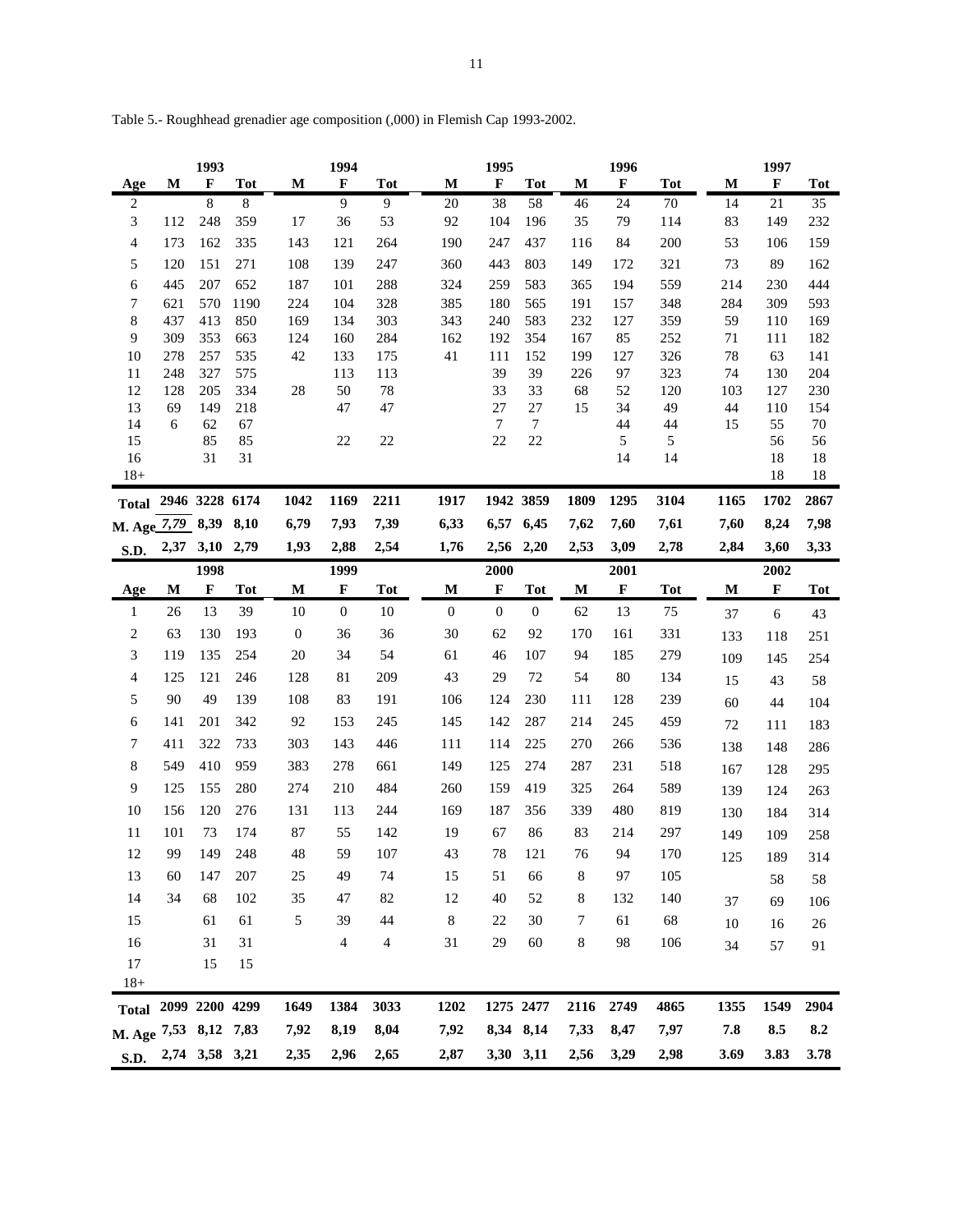|      | <b>MALES</b>                          |        | <b>FEMALES</b>                         |        |
|------|---------------------------------------|--------|----------------------------------------|--------|
| Year | Regression                            | $r^2$  | Regression                             | $r^2$  |
| 1993 | AFL $(cm) = 8.8156$ Ln $(A) - 1.8999$ | 0.9861 | AFL (cm) = $12.999 * Ln (A) - 8.6786$  | 0.9794 |
| 1994 | AFL $(cm) = 13.034$ Ln $(A) - 8.1095$ | 0.9241 | AFL (cm) = $12.394 * Ln (A) - 5.4082$  | 0.9412 |
| 1995 | AFL $(cm) = 8.8152$ Ln $(A) - 0.2014$ | 0.9509 | AFL (cm) = $12.268 *$ Ln (A) - 5.1506  | 0.9503 |
| 1996 | AFL (cm) = $8.9440$ Ln (A) - 1.6428   | 0.9911 | AFL (cm) = $12.241 * Ln(A) - 6.1702$   | 0.9551 |
| 1997 | AFL $(cm) = 8.7078$ Ln $(A) - 1.6519$ | 0.9925 | AFL $(cm) = 12.118 * Ln (A) - 6.4209$  | 0.9546 |
| 1998 | AFL $(cm) = 7.1799$ Ln $(A) + 1.3319$ | 0.9678 | AFL (cm) = $9.5935 *$ Ln (A) - 1.4863  | 0.9183 |
| 1999 | AFL $(cm) = 7.4754$ Ln $(A) + 1.1001$ | 0.9621 | AFL $(cm) = 9.6124 * Ln (A) - 1.1061$  | 0.9240 |
| 2000 | AFL (cm) = $7.835 *$ Ln (A) – 0.0057  | 0.9896 | AFL (cm) = $12.923 * Ln (A) - 7.6958$  | 0.9331 |
| 2001 | AFL (cm) = $7.266*$ Ln (A) + 1.4463   | 0.975  | AFL $(cm) = 10.291*$ Ln $(A) - 1.9577$ | 0.9422 |
| 2002 | AFL (cm) = $7.0786$ *Ln (A) + 1.2645  | 0.973  | AFL $(cm) = 10.551*$ Ln $(A) - 2.5121$ | 0.913  |

Table 6a. Logarithmic growth regression curves, fitted to mean length at age data, for male and female roughhead grenadier from EU Survey (1993-2002).

Table 6b. Parameters of the Von Bertalanffy growth curves, fitted to individual length at age using non-linear regression, by sex for the EU Survey 1993-2002.

|      |          | <b>MALES</b>   |       |          | <b>FEMALES</b> |       |
|------|----------|----------------|-------|----------|----------------|-------|
| Year | $L_0$    | $\mathbf{L}_2$ | K     | ւօ       | $\mathbf{L}_2$ | K     |
| 1993 | 1.074    | 21.9           | 0.197 | 0.634    | 46.4           | 0.060 |
| 1994 | 1.768    | 22.8           | 0.254 | $-0.054$ | 57.6           | 0.048 |
| 1995 | $-1.576$ | 37.1           | 0.073 | $-0.681$ | 51.9           | 0.053 |
| 1996 | 0.490    | 23.5           | 0.172 | 0.346    | 77.0           | 0.032 |
| 1997 | 1.425    | 22.9           | 0.176 | 0.533    | 51.2           | 0.050 |
| 1998 | 0.270    | 27.5           | 0.109 | 0.460    | 46.3           | 0.056 |
| 1999 | $-0.132$ | 27.9           | 0.104 | 0.405    | 57.8           | 0.044 |
| 2000 | 0.199    | 25.8           | 0.128 | $-0.079$ | 68.7           | 0.034 |
| 2001 | 0.950    | 23.9           | 0.159 | 0.350    | 52.3           | 0.051 |
| 2002 | 0.072    | 25.0           | 0.128 | $-0.089$ | 63.8           | 0.054 |

Table 7. Length weight relationship for roughhead grenadier males and females from EU Survey (1993-2002).

|      | <b>MALES</b>                                  |        | <b>FEMALES</b>                                |        |
|------|-----------------------------------------------|--------|-----------------------------------------------|--------|
| Year | Regression                                    | $r^2$  | Regression                                    | $r^2$  |
| 1993 | W (g) = $0.0793 * AFL$ (cm) <sup>3.0883</sup> | 0.9734 | W (g) = $0.1016 * AFL$ (cm) <sup>2.9934</sup> | 0.9895 |
| 1994 | W (g) = $0.1489 * AFL$ (cm) <sup>2.8437</sup> | 0.9694 | W (g) = $0.1015 * AFL$ (cm) <sup>2.9935</sup> | 0.9895 |
| 1995 | W (g) = $0.1131 * AFL$ (cm) <sup>2.9409</sup> | 0.9818 | W (g) = $0.1139 * AFL$ (cm) <sup>2.9344</sup> | 0.9859 |
| 1996 | W (g) = $0.1244 * AFL$ (cm) <sup>2.8889</sup> | 0.9802 | W (g) = $0.1367 * AFL$ (cm) <sup>2.8536</sup> | 0.9851 |
| 1997 | W (g) = $0.1209 * AFL$ (cm) <sup>2.8840</sup> | 0.9812 | W (g) = $0.1202 * AFL$ (cm) <sup>2.8898</sup> | 0.9923 |
| 1998 | W (g) = $0.1338 * AFL$ (cm) <sup>2.8621</sup> | 0.9669 | W (g) = $0.1199 * AFL$ (cm) <sup>2.9015</sup> | 0.9866 |
| 1999 | W (g) = $0.1290 * AFL$ (cm) <sup>2.8670</sup> | 0.9718 | W (g) = $0.1174 * AFL$ (cm) <sup>2.8950</sup> | 0.9866 |
| 2000 | W (g) = $0.1423$ * AFL (cm) <sup>2.8148</sup> | 0.9776 | W (g) = $0.1708 * AFL$ (cm) <sup>2.7537</sup> | 0.9744 |
| 2001 | W (g) = $0.2747 * AFL$ (cm) <sup>2.5821</sup> | 0.9637 | W (g) = $0.1922 * AFL$ (cm) <sup>2.716</sup>  | 0.9859 |
| 2002 | W (g) = $0,143$ * AFL (cm) <sup>2,8218</sup>  | 0.9878 | W (g) = 0,119 * AFL (cm) <sup>2,884</sup>     | 0.9921 |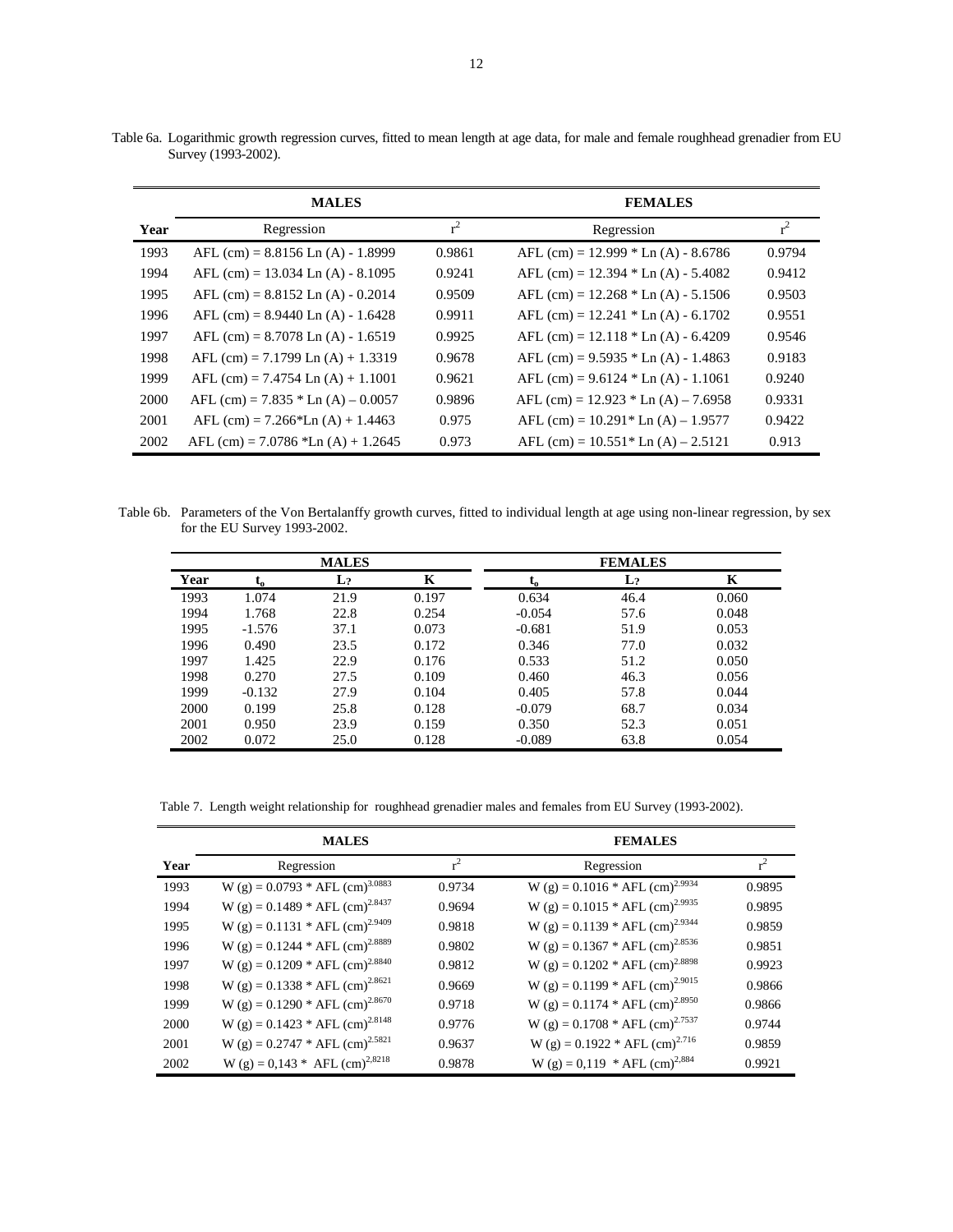

**Fig. 1**. Total biomass estimated by the swept area method for the area studied during the EU bottom trawl survey (1988-2002).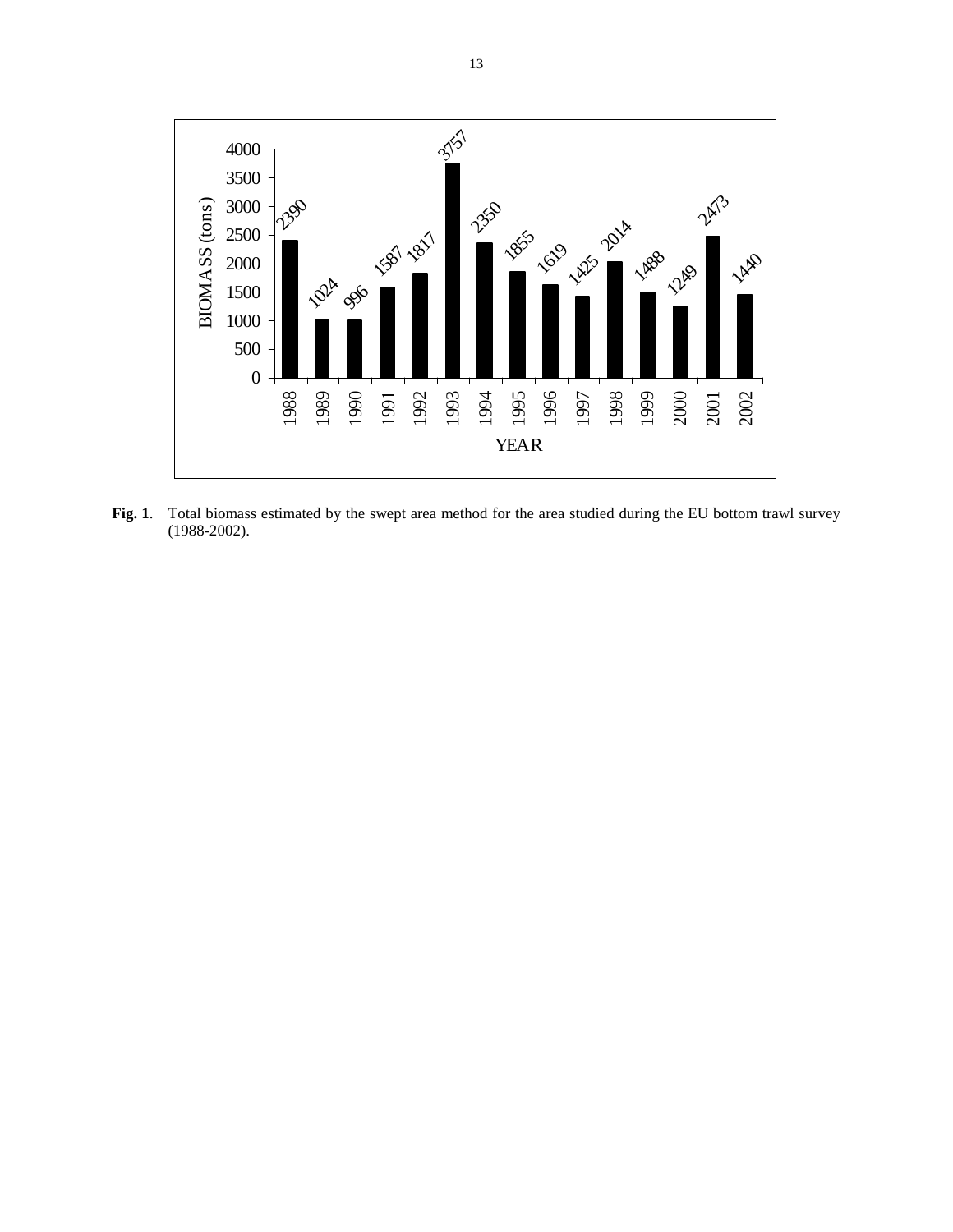

Fig. 2. Annual length distribution by sex (except 1991-1992) in Flemish Cap 1991-2002.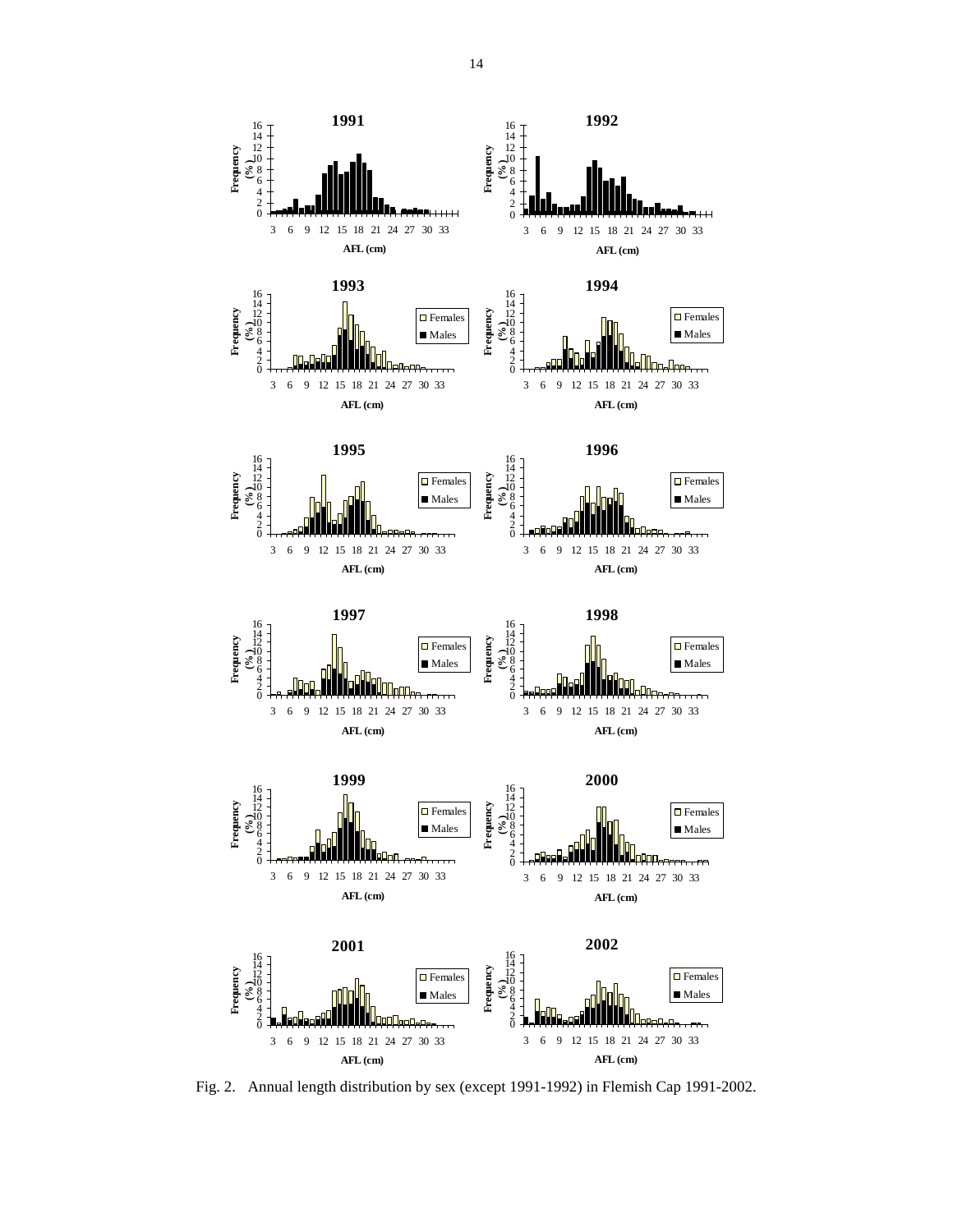

Fig. 3. Annual age composition by sex (except 1991-1992), in Flemish Cap 1991-2002.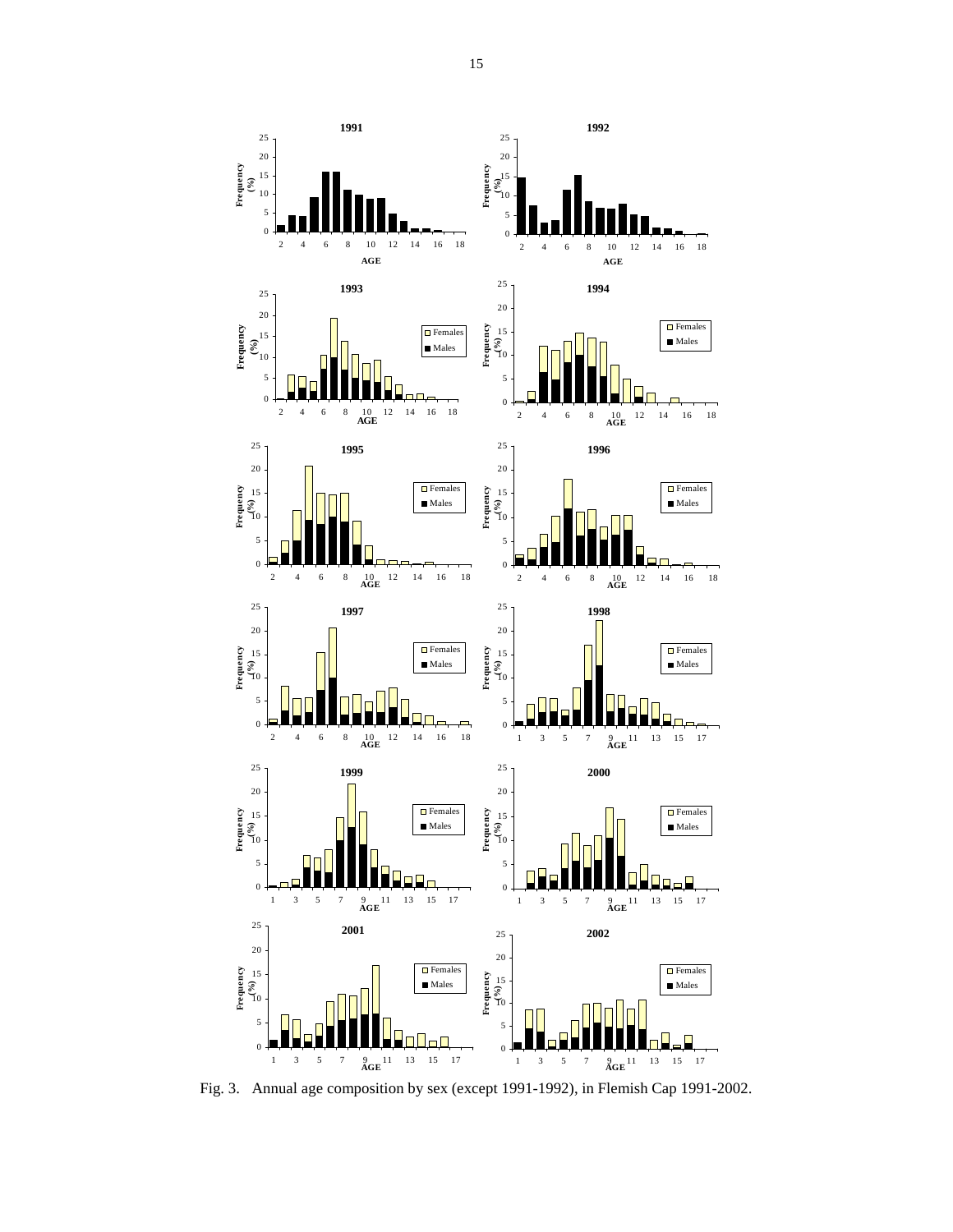





**TOTAL 1993-2002**



Fig. 5. Female ratio by length in Flemish Cap 1993-2002.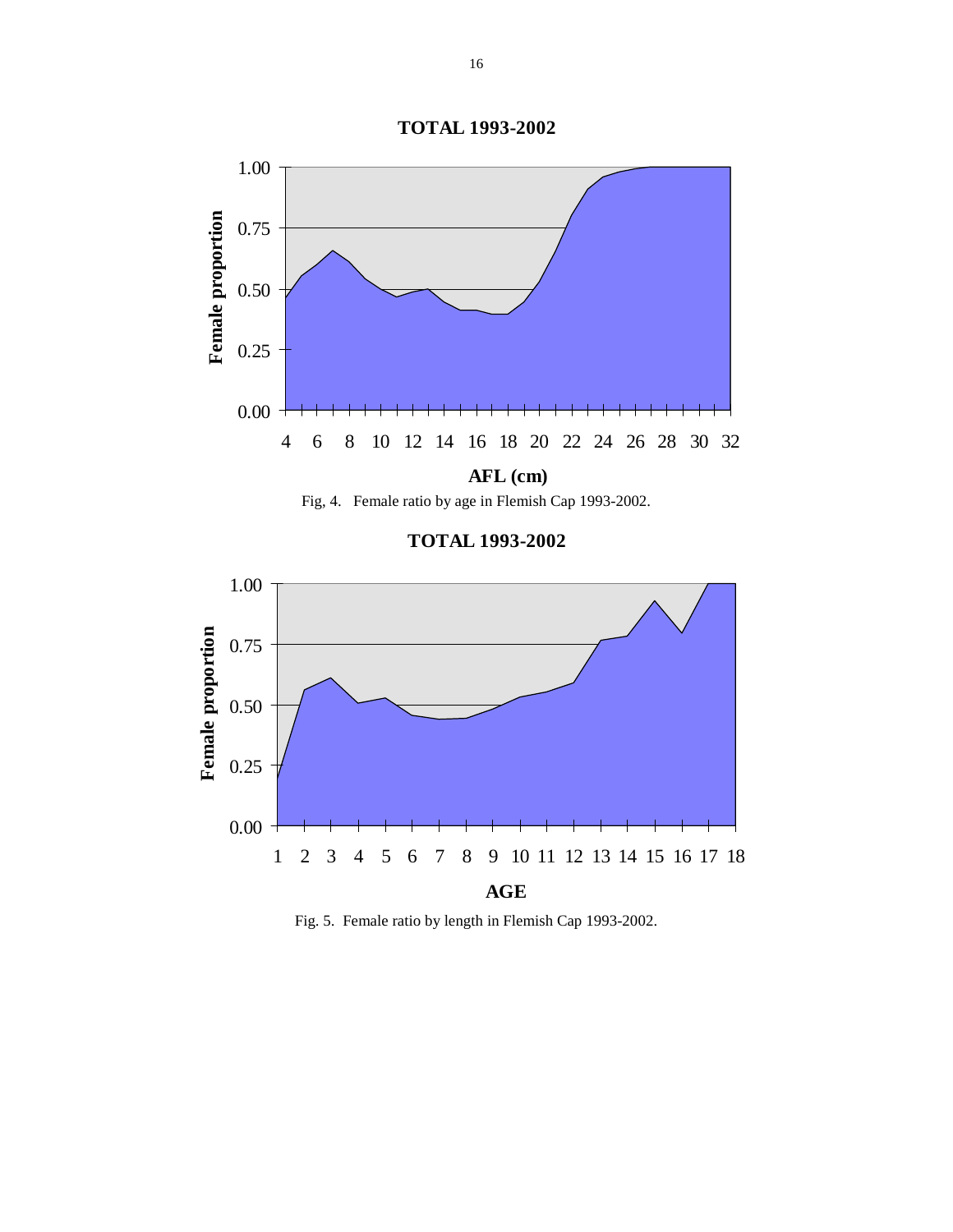

Fig. 6. Logarithmic growth curve by sexes in Flemish Cap 2002.



Fig. 7. Catch curves by sex for roughhead grenadier in Flemish Cap 1994-2002.